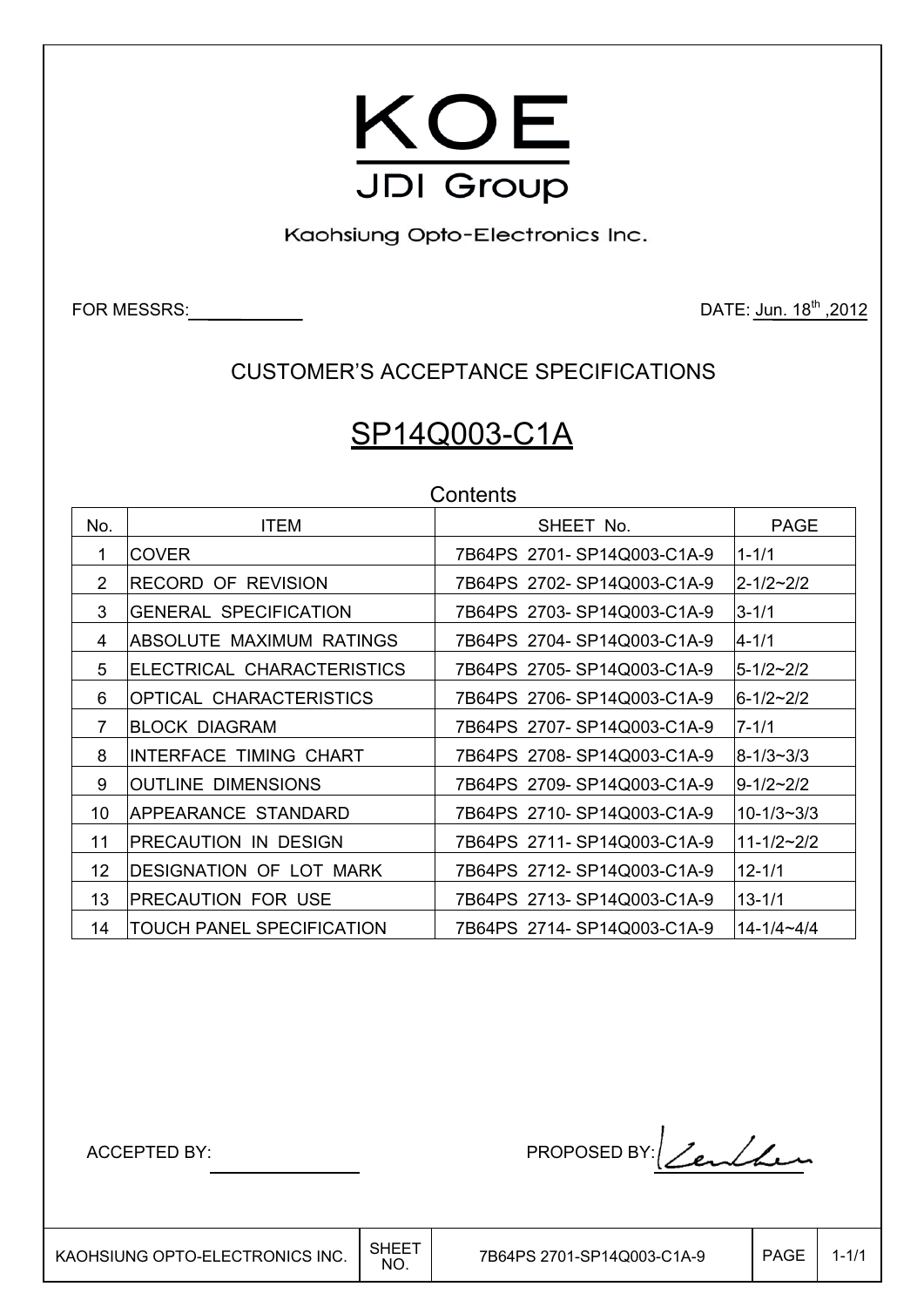| Aug.02.'02 7B64PS 2703-<br>(10) BACK LIGHT TYPE<br>SP14Q003-C1A-2<br>Added:<br>PAGE 3-1/1<br>The half brightness life time of backlight<br>CFL: 50,000h(average)<br>ENVIRONMENTAL ABSOLUTE MAXIMUM RATINGS.<br>7B64PS 2704-<br>SP14Q003-C1A-2<br><b>OPERATING</b><br><b>ITEM</b><br><b>STORAGE</b><br>PAGE 4-1/1<br>MAX.<br>MIN.<br>MAX.<br>MIN.<br>$60^{\circ}$ C<br>$-20^{\circ}$ C<br>$0^{\circ}$ C<br>Ambient Temperature<br>↓ Revised<br><b>ITEM</b><br><b>OPERATING</b><br><b>STORAGE</b><br>MAX.<br>MIN.<br>MAX.<br>MIN.<br>$70^{\circ}$ C<br>$-30^{\circ}$ C<br>$80^{\circ}$ C<br>$-20^{\circ}$ C<br>Ambient Temperature<br>Note (2) Ta at -20 $\degree$ ----- < 48h, at 60 $\degree$ < 168h<br>↓ Revised<br>Note (2) Ta at -30°C -----< 48h, at 80°C < 168h<br>7B64PS 2705-<br>5.1 ELECTRICAL CHARACTERISTICS<br>SP14Q003-C1A-2<br><b>ITEM</b><br><b>SYMBOL</b><br><b>CONDITION</b><br>TYP.<br><b>PAGE 5-1/2</b><br>Ta=0 $\degree$ C $\phi$ =0 $\degree$<br>Recommended LC<br>22.0<br>Ta=25°C $\phi$ =0°<br><b>Driving Voltage</b><br>VDD-V0<br>21.0<br>Ta=50 $^{\circ}$ C $\phi$ =0 $^{\circ}$<br>Note 3<br>20.0<br>↓ Revised<br>TYP.<br><b>ITEM</b><br><b>SYMBOL</b><br><b>CONDITION</b><br>Ta=0 $^{\circ}$ C $\phi$ =0 $^{\circ}$<br>24.0<br>Recommended LC<br>Ta=25 $^{\circ}$ C $\phi$ =0 $^{\circ}$<br><b>Driving Voltage</b><br>VDD-V0<br>23.0<br>Ta=50 $^{\circ}$ C $\phi$ =0 $^{\circ}$<br>Note 3<br>22.0<br>14.4.1 CONDUCTIVE RESISTANCE<br>7B64PS 2714-<br>SP14Q003-C1A-3<br>$XR-XL$ 230~980 $\Omega \rightarrow 150 \sim 1300 \Omega$<br>PAGE 14-1/4<br>YU-YB 200 $\sim$ 520 $\Omega \rightarrow 150\sim$ 1300 $\Omega$<br>8.3 8.3 POWER ON/OFF TIMING SEQUENCE<br>7B64PS-2708-<br>SP14Q003-C1A-4<br>Revised tDLD min. $200 \rightarrow 50$<br>PAGE 8-3/3<br>Revised tCH max. $200 \rightarrow 30$<br>Jun.04,'04<br>5.1 ELECTRICAL CHARACTERISTICS<br>7B64PS-2705-<br>Added<br>SP14Q003-C1A-5<br><b>ITEM</b><br><b>SYMBOL</b><br><b>PAGE 5-1/2</b><br>MIN.<br>TYP.<br>MAX<br>VDD-VSS<br>3.2<br>3.3<br>3.4<br>Power Supply Voltage Logic<br>23.0<br>25.0<br>24.0 |  |                              |  |        |   |      |      |      |             |  |  |  |  |  |  |
|--------------------------------------------------------------------------------------------------------------------------------------------------------------------------------------------------------------------------------------------------------------------------------------------------------------------------------------------------------------------------------------------------------------------------------------------------------------------------------------------------------------------------------------------------------------------------------------------------------------------------------------------------------------------------------------------------------------------------------------------------------------------------------------------------------------------------------------------------------------------------------------------------------------------------------------------------------------------------------------------------------------------------------------------------------------------------------------------------------------------------------------------------------------------------------------------------------------------------------------------------------------------------------------------------------------------------------------------------------------------------------------------------------------------------------------------------------------------------------------------------------------------------------------------------------------------------------------------------------------------------------------------------------------------------------------------------------------------------------------------------------------------------------------------------------------------------------------------------------------------------------------------------------------------------------------------------------------------------------------------------------------------------------------------------------------------------------------|--|------------------------------|--|--------|---|------|------|------|-------------|--|--|--|--|--|--|
|                                                                                                                                                                                                                                                                                                                                                                                                                                                                                                                                                                                                                                                                                                                                                                                                                                                                                                                                                                                                                                                                                                                                                                                                                                                                                                                                                                                                                                                                                                                                                                                                                                                                                                                                                                                                                                                                                                                                                                                                                                                                                      |  |                              |  |        |   |      |      |      |             |  |  |  |  |  |  |
|                                                                                                                                                                                                                                                                                                                                                                                                                                                                                                                                                                                                                                                                                                                                                                                                                                                                                                                                                                                                                                                                                                                                                                                                                                                                                                                                                                                                                                                                                                                                                                                                                                                                                                                                                                                                                                                                                                                                                                                                                                                                                      |  |                              |  |        |   |      |      |      |             |  |  |  |  |  |  |
| Oct.04,'02                                                                                                                                                                                                                                                                                                                                                                                                                                                                                                                                                                                                                                                                                                                                                                                                                                                                                                                                                                                                                                                                                                                                                                                                                                                                                                                                                                                                                                                                                                                                                                                                                                                                                                                                                                                                                                                                                                                                                                                                                                                                           |  |                              |  |        |   |      |      |      |             |  |  |  |  |  |  |
|                                                                                                                                                                                                                                                                                                                                                                                                                                                                                                                                                                                                                                                                                                                                                                                                                                                                                                                                                                                                                                                                                                                                                                                                                                                                                                                                                                                                                                                                                                                                                                                                                                                                                                                                                                                                                                                                                                                                                                                                                                                                                      |  |                              |  |        |   |      |      |      |             |  |  |  |  |  |  |
|                                                                                                                                                                                                                                                                                                                                                                                                                                                                                                                                                                                                                                                                                                                                                                                                                                                                                                                                                                                                                                                                                                                                                                                                                                                                                                                                                                                                                                                                                                                                                                                                                                                                                                                                                                                                                                                                                                                                                                                                                                                                                      |  |                              |  |        |   |      |      |      |             |  |  |  |  |  |  |
|                                                                                                                                                                                                                                                                                                                                                                                                                                                                                                                                                                                                                                                                                                                                                                                                                                                                                                                                                                                                                                                                                                                                                                                                                                                                                                                                                                                                                                                                                                                                                                                                                                                                                                                                                                                                                                                                                                                                                                                                                                                                                      |  |                              |  |        |   |      |      |      |             |  |  |  |  |  |  |
|                                                                                                                                                                                                                                                                                                                                                                                                                                                                                                                                                                                                                                                                                                                                                                                                                                                                                                                                                                                                                                                                                                                                                                                                                                                                                                                                                                                                                                                                                                                                                                                                                                                                                                                                                                                                                                                                                                                                                                                                                                                                                      |  |                              |  |        |   |      |      |      |             |  |  |  |  |  |  |
|                                                                                                                                                                                                                                                                                                                                                                                                                                                                                                                                                                                                                                                                                                                                                                                                                                                                                                                                                                                                                                                                                                                                                                                                                                                                                                                                                                                                                                                                                                                                                                                                                                                                                                                                                                                                                                                                                                                                                                                                                                                                                      |  |                              |  |        |   |      | 70°C |      |             |  |  |  |  |  |  |
|                                                                                                                                                                                                                                                                                                                                                                                                                                                                                                                                                                                                                                                                                                                                                                                                                                                                                                                                                                                                                                                                                                                                                                                                                                                                                                                                                                                                                                                                                                                                                                                                                                                                                                                                                                                                                                                                                                                                                                                                                                                                                      |  |                              |  |        |   |      |      |      |             |  |  |  |  |  |  |
|                                                                                                                                                                                                                                                                                                                                                                                                                                                                                                                                                                                                                                                                                                                                                                                                                                                                                                                                                                                                                                                                                                                                                                                                                                                                                                                                                                                                                                                                                                                                                                                                                                                                                                                                                                                                                                                                                                                                                                                                                                                                                      |  |                              |  |        |   |      |      |      |             |  |  |  |  |  |  |
|                                                                                                                                                                                                                                                                                                                                                                                                                                                                                                                                                                                                                                                                                                                                                                                                                                                                                                                                                                                                                                                                                                                                                                                                                                                                                                                                                                                                                                                                                                                                                                                                                                                                                                                                                                                                                                                                                                                                                                                                                                                                                      |  |                              |  |        |   |      |      |      |             |  |  |  |  |  |  |
|                                                                                                                                                                                                                                                                                                                                                                                                                                                                                                                                                                                                                                                                                                                                                                                                                                                                                                                                                                                                                                                                                                                                                                                                                                                                                                                                                                                                                                                                                                                                                                                                                                                                                                                                                                                                                                                                                                                                                                                                                                                                                      |  |                              |  |        |   |      |      |      |             |  |  |  |  |  |  |
|                                                                                                                                                                                                                                                                                                                                                                                                                                                                                                                                                                                                                                                                                                                                                                                                                                                                                                                                                                                                                                                                                                                                                                                                                                                                                                                                                                                                                                                                                                                                                                                                                                                                                                                                                                                                                                                                                                                                                                                                                                                                                      |  |                              |  |        |   |      |      |      |             |  |  |  |  |  |  |
|                                                                                                                                                                                                                                                                                                                                                                                                                                                                                                                                                                                                                                                                                                                                                                                                                                                                                                                                                                                                                                                                                                                                                                                                                                                                                                                                                                                                                                                                                                                                                                                                                                                                                                                                                                                                                                                                                                                                                                                                                                                                                      |  |                              |  |        |   |      |      |      |             |  |  |  |  |  |  |
|                                                                                                                                                                                                                                                                                                                                                                                                                                                                                                                                                                                                                                                                                                                                                                                                                                                                                                                                                                                                                                                                                                                                                                                                                                                                                                                                                                                                                                                                                                                                                                                                                                                                                                                                                                                                                                                                                                                                                                                                                                                                                      |  |                              |  |        |   |      |      |      |             |  |  |  |  |  |  |
|                                                                                                                                                                                                                                                                                                                                                                                                                                                                                                                                                                                                                                                                                                                                                                                                                                                                                                                                                                                                                                                                                                                                                                                                                                                                                                                                                                                                                                                                                                                                                                                                                                                                                                                                                                                                                                                                                                                                                                                                                                                                                      |  |                              |  |        |   |      |      |      |             |  |  |  |  |  |  |
|                                                                                                                                                                                                                                                                                                                                                                                                                                                                                                                                                                                                                                                                                                                                                                                                                                                                                                                                                                                                                                                                                                                                                                                                                                                                                                                                                                                                                                                                                                                                                                                                                                                                                                                                                                                                                                                                                                                                                                                                                                                                                      |  |                              |  |        |   |      |      |      | <b>UNIT</b> |  |  |  |  |  |  |
|                                                                                                                                                                                                                                                                                                                                                                                                                                                                                                                                                                                                                                                                                                                                                                                                                                                                                                                                                                                                                                                                                                                                                                                                                                                                                                                                                                                                                                                                                                                                                                                                                                                                                                                                                                                                                                                                                                                                                                                                                                                                                      |  |                              |  |        |   |      |      |      | V           |  |  |  |  |  |  |
| Mar.12,04'                                                                                                                                                                                                                                                                                                                                                                                                                                                                                                                                                                                                                                                                                                                                                                                                                                                                                                                                                                                                                                                                                                                                                                                                                                                                                                                                                                                                                                                                                                                                                                                                                                                                                                                                                                                                                                                                                                                                                                                                                                                                           |  |                              |  |        |   |      |      |      | V           |  |  |  |  |  |  |
|                                                                                                                                                                                                                                                                                                                                                                                                                                                                                                                                                                                                                                                                                                                                                                                                                                                                                                                                                                                                                                                                                                                                                                                                                                                                                                                                                                                                                                                                                                                                                                                                                                                                                                                                                                                                                                                                                                                                                                                                                                                                                      |  |                              |  |        |   |      |      |      | V           |  |  |  |  |  |  |
|                                                                                                                                                                                                                                                                                                                                                                                                                                                                                                                                                                                                                                                                                                                                                                                                                                                                                                                                                                                                                                                                                                                                                                                                                                                                                                                                                                                                                                                                                                                                                                                                                                                                                                                                                                                                                                                                                                                                                                                                                                                                                      |  |                              |  |        |   |      |      |      |             |  |  |  |  |  |  |
|                                                                                                                                                                                                                                                                                                                                                                                                                                                                                                                                                                                                                                                                                                                                                                                                                                                                                                                                                                                                                                                                                                                                                                                                                                                                                                                                                                                                                                                                                                                                                                                                                                                                                                                                                                                                                                                                                                                                                                                                                                                                                      |  |                              |  |        |   |      |      |      | <b>UNIT</b> |  |  |  |  |  |  |
|                                                                                                                                                                                                                                                                                                                                                                                                                                                                                                                                                                                                                                                                                                                                                                                                                                                                                                                                                                                                                                                                                                                                                                                                                                                                                                                                                                                                                                                                                                                                                                                                                                                                                                                                                                                                                                                                                                                                                                                                                                                                                      |  |                              |  |        |   |      |      |      | V           |  |  |  |  |  |  |
|                                                                                                                                                                                                                                                                                                                                                                                                                                                                                                                                                                                                                                                                                                                                                                                                                                                                                                                                                                                                                                                                                                                                                                                                                                                                                                                                                                                                                                                                                                                                                                                                                                                                                                                                                                                                                                                                                                                                                                                                                                                                                      |  |                              |  |        |   |      |      |      | V           |  |  |  |  |  |  |
|                                                                                                                                                                                                                                                                                                                                                                                                                                                                                                                                                                                                                                                                                                                                                                                                                                                                                                                                                                                                                                                                                                                                                                                                                                                                                                                                                                                                                                                                                                                                                                                                                                                                                                                                                                                                                                                                                                                                                                                                                                                                                      |  |                              |  |        |   |      |      |      |             |  |  |  |  |  |  |
|                                                                                                                                                                                                                                                                                                                                                                                                                                                                                                                                                                                                                                                                                                                                                                                                                                                                                                                                                                                                                                                                                                                                                                                                                                                                                                                                                                                                                                                                                                                                                                                                                                                                                                                                                                                                                                                                                                                                                                                                                                                                                      |  |                              |  |        | V |      |      |      |             |  |  |  |  |  |  |
|                                                                                                                                                                                                                                                                                                                                                                                                                                                                                                                                                                                                                                                                                                                                                                                                                                                                                                                                                                                                                                                                                                                                                                                                                                                                                                                                                                                                                                                                                                                                                                                                                                                                                                                                                                                                                                                                                                                                                                                                                                                                                      |  |                              |  |        |   |      |      |      |             |  |  |  |  |  |  |
|                                                                                                                                                                                                                                                                                                                                                                                                                                                                                                                                                                                                                                                                                                                                                                                                                                                                                                                                                                                                                                                                                                                                                                                                                                                                                                                                                                                                                                                                                                                                                                                                                                                                                                                                                                                                                                                                                                                                                                                                                                                                                      |  |                              |  |        |   |      |      |      |             |  |  |  |  |  |  |
|                                                                                                                                                                                                                                                                                                                                                                                                                                                                                                                                                                                                                                                                                                                                                                                                                                                                                                                                                                                                                                                                                                                                                                                                                                                                                                                                                                                                                                                                                                                                                                                                                                                                                                                                                                                                                                                                                                                                                                                                                                                                                      |  |                              |  |        |   |      |      |      |             |  |  |  |  |  |  |
|                                                                                                                                                                                                                                                                                                                                                                                                                                                                                                                                                                                                                                                                                                                                                                                                                                                                                                                                                                                                                                                                                                                                                                                                                                                                                                                                                                                                                                                                                                                                                                                                                                                                                                                                                                                                                                                                                                                                                                                                                                                                                      |  |                              |  |        |   |      |      |      |             |  |  |  |  |  |  |
|                                                                                                                                                                                                                                                                                                                                                                                                                                                                                                                                                                                                                                                                                                                                                                                                                                                                                                                                                                                                                                                                                                                                                                                                                                                                                                                                                                                                                                                                                                                                                                                                                                                                                                                                                                                                                                                                                                                                                                                                                                                                                      |  |                              |  |        |   |      |      |      |             |  |  |  |  |  |  |
|                                                                                                                                                                                                                                                                                                                                                                                                                                                                                                                                                                                                                                                                                                                                                                                                                                                                                                                                                                                                                                                                                                                                                                                                                                                                                                                                                                                                                                                                                                                                                                                                                                                                                                                                                                                                                                                                                                                                                                                                                                                                                      |  |                              |  |        |   |      |      |      |             |  |  |  |  |  |  |
|                                                                                                                                                                                                                                                                                                                                                                                                                                                                                                                                                                                                                                                                                                                                                                                                                                                                                                                                                                                                                                                                                                                                                                                                                                                                                                                                                                                                                                                                                                                                                                                                                                                                                                                                                                                                                                                                                                                                                                                                                                                                                      |  |                              |  |        |   |      |      |      |             |  |  |  |  |  |  |
|                                                                                                                                                                                                                                                                                                                                                                                                                                                                                                                                                                                                                                                                                                                                                                                                                                                                                                                                                                                                                                                                                                                                                                                                                                                                                                                                                                                                                                                                                                                                                                                                                                                                                                                                                                                                                                                                                                                                                                                                                                                                                      |  |                              |  |        |   |      |      |      |             |  |  |  |  |  |  |
|                                                                                                                                                                                                                                                                                                                                                                                                                                                                                                                                                                                                                                                                                                                                                                                                                                                                                                                                                                                                                                                                                                                                                                                                                                                                                                                                                                                                                                                                                                                                                                                                                                                                                                                                                                                                                                                                                                                                                                                                                                                                                      |  |                              |  |        |   |      |      |      |             |  |  |  |  |  |  |
|                                                                                                                                                                                                                                                                                                                                                                                                                                                                                                                                                                                                                                                                                                                                                                                                                                                                                                                                                                                                                                                                                                                                                                                                                                                                                                                                                                                                                                                                                                                                                                                                                                                                                                                                                                                                                                                                                                                                                                                                                                                                                      |  |                              |  |        |   |      |      |      |             |  |  |  |  |  |  |
|                                                                                                                                                                                                                                                                                                                                                                                                                                                                                                                                                                                                                                                                                                                                                                                                                                                                                                                                                                                                                                                                                                                                                                                                                                                                                                                                                                                                                                                                                                                                                                                                                                                                                                                                                                                                                                                                                                                                                                                                                                                                                      |  | Recommend LC Driving Voltage |  | VDD-V0 |   | 22.0 | 23.0 | 24.0 |             |  |  |  |  |  |  |
| 21.0<br>22.0<br>23.0                                                                                                                                                                                                                                                                                                                                                                                                                                                                                                                                                                                                                                                                                                                                                                                                                                                                                                                                                                                                                                                                                                                                                                                                                                                                                                                                                                                                                                                                                                                                                                                                                                                                                                                                                                                                                                                                                                                                                                                                                                                                 |  |                              |  |        |   |      |      |      |             |  |  |  |  |  |  |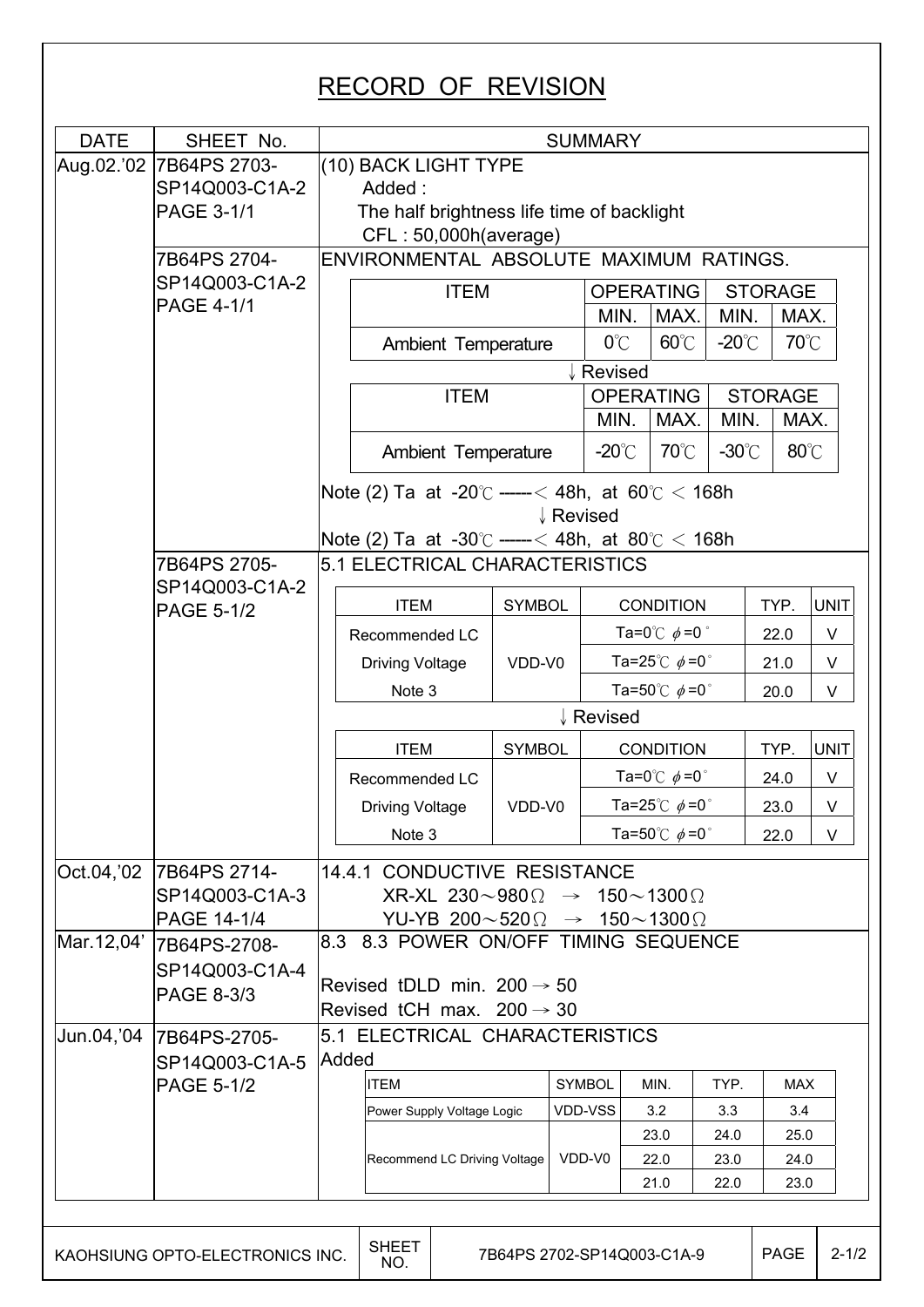## RECORD OF REVISION

| <b>DATE</b>          | SHEET No.                           |                                        |                                       | <b>SUMMARY</b>                                                                                                           |      |           |  |  |  |  |  |
|----------------------|-------------------------------------|----------------------------------------|---------------------------------------|--------------------------------------------------------------------------------------------------------------------------|------|-----------|--|--|--|--|--|
| Jun.04,'04           |                                     |                                        |                                       | 5.2 ELECTRICAL CHARACTERISTICS OF BACKLIGHT                                                                              |      |           |  |  |  |  |  |
|                      | 7B64PS 2705-                        | Canceled                               |                                       |                                                                                                                          |      |           |  |  |  |  |  |
|                      | SP14Q003-C1A-5                      |                                        |                                       | Note 5: When ICFL is used over 5.5 mA, it may cause uneven                                                               |      |           |  |  |  |  |  |
|                      | Page 5-2/2                          |                                        |                                       | contrast near CFL location , due to heart dispersion from CFL.                                                           |      |           |  |  |  |  |  |
|                      | 7B64PS 2706-                        |                                        |                                       | 6.2 OPTICAL CHARACTERISTICS OF BACKLIGHT                                                                                 |      |           |  |  |  |  |  |
|                      | SP14Q003-C1A-5                      | Added                                  |                                       |                                                                                                                          |      |           |  |  |  |  |  |
|                      | Page 6-2/2                          |                                        |                                       | The LCD driving voltage should be adjusted at the voltage                                                                |      |           |  |  |  |  |  |
|                      |                                     |                                        |                                       | where the peak contrast is obtained.                                                                                     |      |           |  |  |  |  |  |
|                      | 7B64PS-2710-                        |                                        |                                       | 10.1 APPEARANCE INSPECTION CONDITION                                                                                     |      |           |  |  |  |  |  |
|                      | SP14Q003-C1A-5                      | Revised $45^{\circ}$ $\rightarrow$ 25° |                                       |                                                                                                                          |      |           |  |  |  |  |  |
|                      | PAGE 10-1/3                         |                                        |                                       |                                                                                                                          |      |           |  |  |  |  |  |
|                      | 7B64PS2714                          | 14.1.2 OPERATING CONDITIONS            |                                       |                                                                                                                          |      |           |  |  |  |  |  |
|                      | SP14Q003-C1A-5                      |                                        |                                       | Revised Operating Voltage : 5VDC→5.0 /3.3 VDC                                                                            |      |           |  |  |  |  |  |
|                      | Page 14-1/4                         |                                        |                                       |                                                                                                                          |      |           |  |  |  |  |  |
|                      |                                     |                                        | <b>14.1.2 OPERATING CONDITIONS</b>    |                                                                                                                          |      |           |  |  |  |  |  |
|                      | SP14Q003-C1A-6                      | Changed                                |                                       |                                                                                                                          |      |           |  |  |  |  |  |
|                      | <b>SPECIFICATION</b>                |                                        |                                       |                                                                                                                          |      |           |  |  |  |  |  |
|                      | Page 14-1/4                         |                                        | <b>ITEM</b><br><b>Actuation Force</b> | 80g max. (R8, Silicone rubber)                                                                                           |      |           |  |  |  |  |  |
|                      |                                     |                                        |                                       |                                                                                                                          |      |           |  |  |  |  |  |
|                      |                                     |                                        |                                       |                                                                                                                          |      |           |  |  |  |  |  |
|                      | <b>ITEM</b><br><b>SPECIFICATION</b> |                                        |                                       |                                                                                                                          |      |           |  |  |  |  |  |
|                      |                                     |                                        | <b>Actuation Force</b>                | 1.2N max. (R8, Silicone rubber)                                                                                          |      |           |  |  |  |  |  |
|                      | Mar.06,'09 7B64PS2712               |                                        |                                       | 12. DESIGNATION OF LOT MARK                                                                                              |      |           |  |  |  |  |  |
|                      | SP14Q003-C1A-7                      |                                        |                                       | Revised reversion from $REV -$ to $REV.B$                                                                                |      |           |  |  |  |  |  |
|                      | Page 12-1/1                         |                                        |                                       |                                                                                                                          |      |           |  |  |  |  |  |
| May.01,'12 All pages |                                     | Company name changed:                  |                                       | KAOHSIUNG HITACHI ELECTRONICS CO., LTD.                                                                                  |      |           |  |  |  |  |  |
|                      |                                     |                                        |                                       |                                                                                                                          |      |           |  |  |  |  |  |
|                      |                                     |                                        |                                       | KAOHSIUNG OPTO-ELECTRONICS INC.                                                                                          |      |           |  |  |  |  |  |
|                      | 7B64PS2714                          | <b>14.7 SAFETY AND ATTENTIONS</b>      |                                       |                                                                                                                          |      |           |  |  |  |  |  |
|                      | SP14Q003-C1A-8                      | Added : Item 1)                        |                                       |                                                                                                                          |      |           |  |  |  |  |  |
|                      | Page 14-4/4                         |                                        |                                       |                                                                                                                          |      |           |  |  |  |  |  |
|                      | Jun. 18, '12 7B64PS-2714-           | 14.4.4 LINEARITY                       |                                       |                                                                                                                          |      |           |  |  |  |  |  |
|                      | SP14Q003-C1A-9<br>Page 14-2/4       | Changed:                               |                                       |                                                                                                                          |      |           |  |  |  |  |  |
|                      |                                     |                                        |                                       | (a) X axis linearity testing method, $100g \rightarrow 150g$ .<br>(b) Y axis linearity method, 100g. $\rightarrow$ 150g. |      |           |  |  |  |  |  |
|                      |                                     |                                        |                                       |                                                                                                                          |      |           |  |  |  |  |  |
|                      |                                     |                                        |                                       |                                                                                                                          |      |           |  |  |  |  |  |
|                      |                                     |                                        |                                       |                                                                                                                          |      |           |  |  |  |  |  |
|                      |                                     |                                        |                                       |                                                                                                                          |      |           |  |  |  |  |  |
|                      |                                     |                                        |                                       |                                                                                                                          |      |           |  |  |  |  |  |
|                      |                                     |                                        |                                       |                                                                                                                          |      |           |  |  |  |  |  |
|                      |                                     |                                        |                                       |                                                                                                                          |      |           |  |  |  |  |  |
|                      |                                     | <b>SHEET</b>                           |                                       |                                                                                                                          |      |           |  |  |  |  |  |
|                      | KAOHSIUNG OPTO-ELECTRONICS INC.     | NO.                                    |                                       | 7B64PS 2702-SP14Q003-C1A-9                                                                                               | PAGE | $2 - 2/2$ |  |  |  |  |  |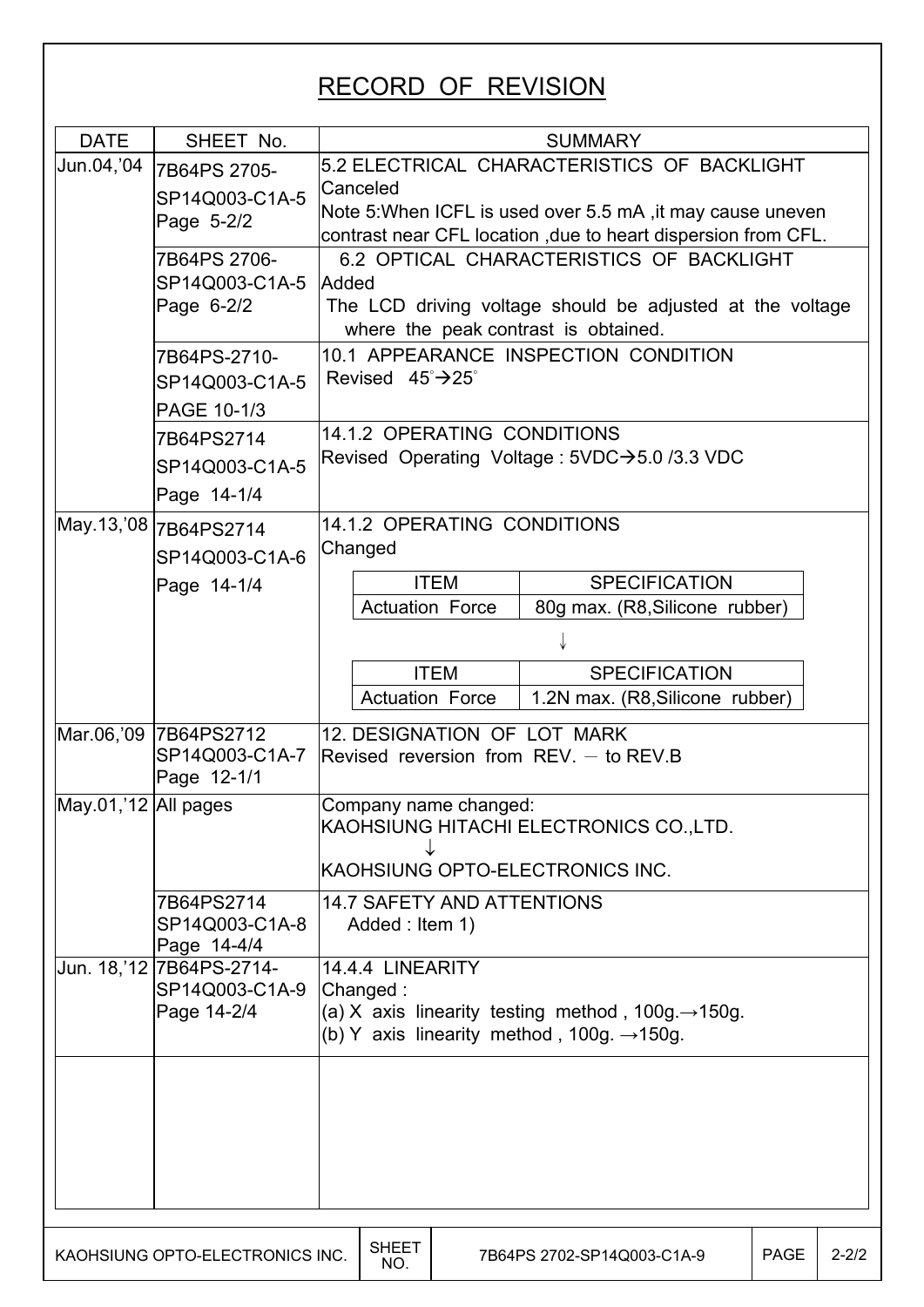## 3. GENERAL SPECIFICATIONS

- (1) Part Name SP14Q003-C1A
- 
- 
- 
- 
- (6) Dot Number (Resolution)  $320$  (W)  $\times$  240 (H) dots
- (7) Duty Ratio 1/240
- 
- (9) Viewing Direction 6 O'clock
- 
- 

 $\overline{\phantom{a}}$ 

 $\overline{\phantom{a}}$ 

(2) Outer Dimensions 167.0(W)mm×109.0(H)mm×11.4 (D)mm(max.)

(3) Effective Area  $120(W)$ mm min. × 89(H)mm min.

(4) Dot Size 0.345(W)min. × 0.345(H)min.

(5) Dot Pitch 0.360(W)mm × 0.360(H)mm

(8) LCD Type Blue type(Negative type)

(10) Backlight Type Cold cathode fluorescent lamp.

CFL life time : 50,000h(average)

Note : CFL life time = life time for half of CFL

brightness.

(11) Touch Panel **Analog resistive** 

Transparency: 76% min.

Surface type : anti glare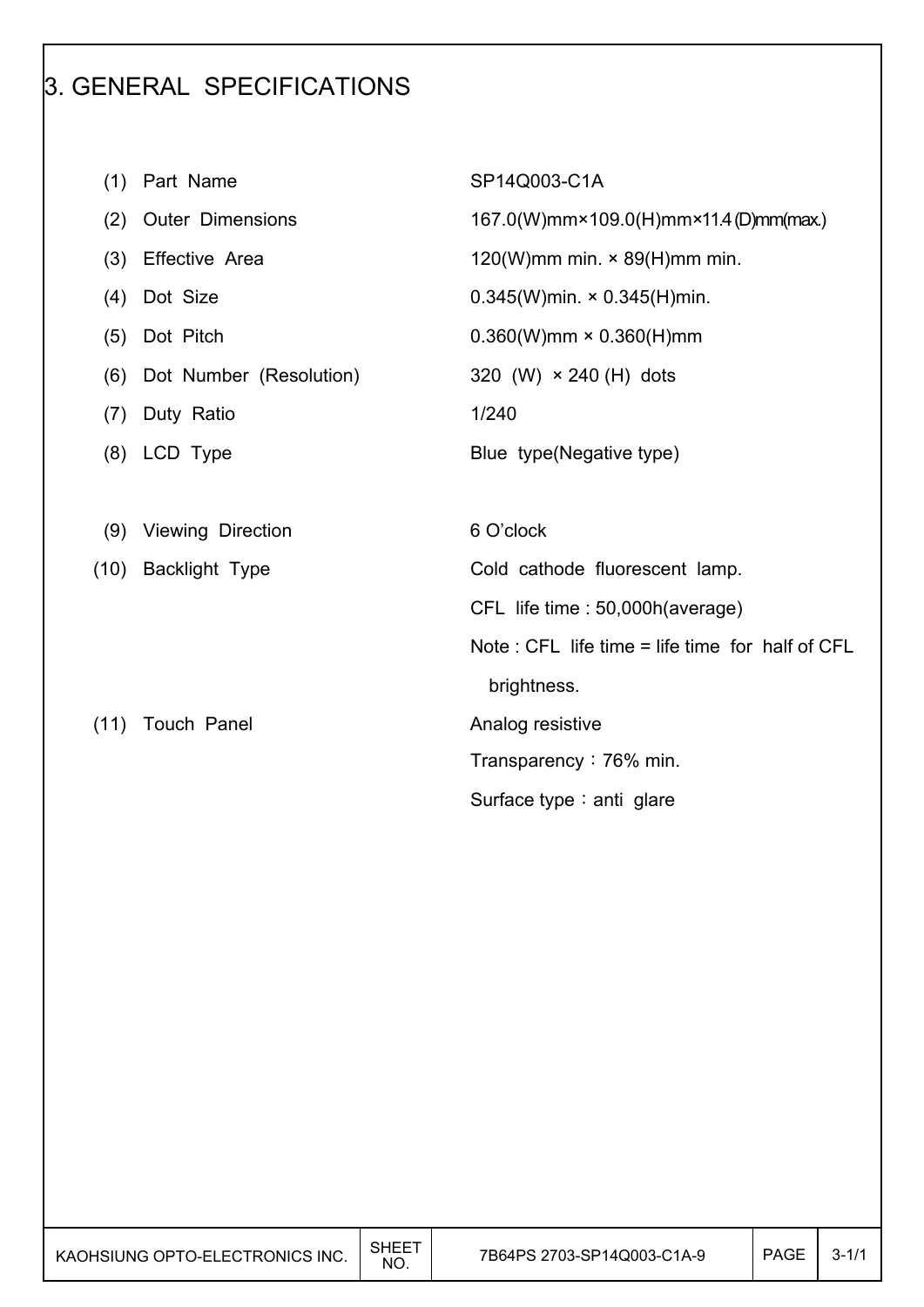## 4. ABSOLUTE MAXIMUM RATINGS

|                             | 4.1 ELECTRICAL ABSOLUTE MAXIMUM RATINGS |        |           |             |                |  |  |
|-----------------------------|-----------------------------------------|--------|-----------|-------------|----------------|--|--|
| ITEM                        | <b>SYMBOL</b>                           | MIN.   | MAX.      | <b>UNIT</b> | <b>REMARKS</b> |  |  |
| Power Supply for Logic      | <b>VDD-VSS</b>                          | 0      | 6.0       |             |                |  |  |
| Power Supply for LC Driving | <b>VDD-VEE</b>                          | 0      | 27.5      | V           |                |  |  |
| Input Signal Voltage        | Vi                                      | $-0.3$ | $VDD+0.3$ | V           | Note1          |  |  |
| Input Signal Current        |                                         | 0      |           | Α           |                |  |  |
|                             | VESD <sub>0</sub>                       |        | ±100      | V           | Note2,3,4      |  |  |
| Static Electricity          | VESD1                                   |        | ±10       | kV          | Note 2, 3, 5   |  |  |

Note 1: DOFF , FLM , LOAD , CP , D0~D3.

Note 2: Make certain you are grounded when handling LCM.

Note 3: Energy storage capacitance 200pF, discharge resistance 250 $\Omega$  Ta=25°C, 60%RH. Note 4: Contact discharge to I/F connector pins.

Note 5: Contact discharge to front metal bezel.

#### 4.2 ENVIRONMENTAL ABSOLUTE MAXIMUM RATINGS

| <b>ITEM</b>         |                 | <b>OPERATING</b>              | <b>STORAGE</b>  |                                                      | <b>REMARKS</b>                 |
|---------------------|-----------------|-------------------------------|-----------------|------------------------------------------------------|--------------------------------|
|                     | MIN.            | MAX.                          | MIN.            | MAX.                                                 |                                |
| Ambient Temperature | $-20^{\circ}$ C | $70^{\circ}$ C                | $-30^{\circ}$ C | $80^{\circ}$ C                                       | Note2,3,7                      |
| Humidity            | Note1           |                               | Note1           |                                                      | Without Condensation           |
| <b>Vibration</b>    |                 | 2.45m/s <sup>2</sup><br>0.25G |                 | 11.76m/s <sup>2</sup><br>1.2G<br>Note <sub>5</sub>   | Note4<br>1h max.               |
| <b>Shock</b>        |                 | $29.4 \text{m/s}^2$<br>3 G    |                 | $490.0$ m/s <sup>2</sup><br>50G<br>Note <sub>5</sub> | $X \cdot Y \cdot Z$ Directions |
| Corrosive Gas       |                 | Not Acceptable                |                 | Not Acceptable                                       |                                |

Note 1:  $Ta \leq 40^{\circ}$  : 85%RH max.

Ta > 40 $\degree$  : Absolute humidity must be lower than the humidity of 85%RH at 40 $\degree$ C Note 2: Ta at -30 $\degree$ C ----- < 48h, at 80 $\degree$ C < 168h.

 Note 3: Background color changes slightly depending on ambient temperature. This phenomenon is reversible.

Note 4: 5Hz~100Hz (Except resonance frequency)

Note 5: This module should be operated normally after finish the test.

Note 6: When LCM will be operated at  $0^{\circ}$ . the life time of CFL will be reduced.

 Please make sure that the characteristics of the inverter meet the CFL specification. Note 7: Operating temperature does not include CFL & touch panel.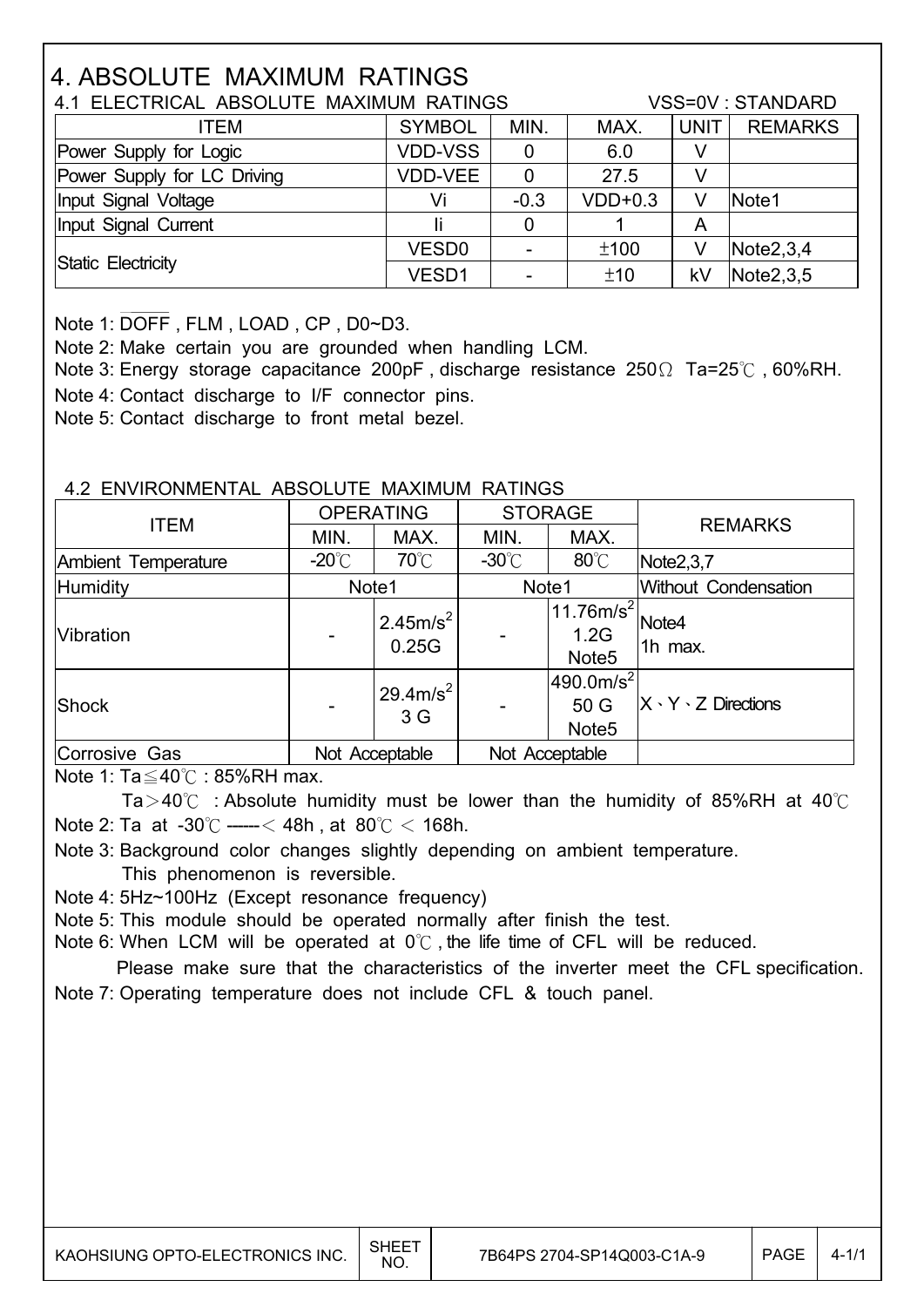#### 5. ELECTRICAL CHARACTERISTICS 5.1 ELECTRICAL CHARACTERISTICS

| <b>ITEM</b>                            | <b>SYMBOL</b>  | <b>CONDITION</b>                        | MIN.     | TYP.                     | MAX.       | <b>UNIT</b> |
|----------------------------------------|----------------|-----------------------------------------|----------|--------------------------|------------|-------------|
| Power Supply Voltage                   | <b>VDD-VSS</b> |                                         | 4.75     | 5.0                      | 5.25       | $\vee$      |
| for Logic                              |                |                                         |          | 3.3                      | 3.4        |             |
| Power Supply Voltage<br>for LC Driving | <b>VEE-VSS</b> |                                         | $-23.1$  | $-22.0$                  | $-20.9$    | V           |
| Input Signal Voltage                   | Vi             | H LEVEL                                 | 0.8VDD   | $\overline{\phantom{a}}$ | <b>VDD</b> | V           |
| Note1                                  |                | L LEVEL                                 | $\Omega$ | $\overline{\phantom{a}}$ | 0.2VDD     | V           |
| Power Supply Current                   | <b>IDD</b>     | VDD-VSS=5.0V                            |          | 6.0                      |            | mA          |
| for Logic<br>Note <sub>2</sub>         |                | <b>VEE-VSS=-22.0V</b>                   |          |                          |            |             |
| Power Supply Current                   | <b>IEE</b>     | VDD-VSS=5.0V                            |          | 5.0                      |            | mA          |
| for LC Driving Note2                   |                | <b>VEE-VSS=-22.0V</b>                   |          |                          |            |             |
| Recommended LC                         |                | Ta= $0^{\circ}$ C, $\phi$ = $0^{\circ}$ | 23.0     | 24.0                     | 25.0       | $\vee$      |
| Driving Voltage                        | VDD-V0         | Ta=25°C, $\phi$ = 0°                    | 22.0     | 23.0                     | 24.0       | $\vee$      |
| Note <sub>3</sub>                      |                | Ta=50°C, $\phi$ = 0°                    | 21.0     | 22.0                     | 23.0       | V           |
| Frame Frequency Note4                  | fFLM           |                                         | 70       | 75                       | 80         | Hz          |

Note 1: DOFF , FLM , LOAD , CP , D0~D3.

 $\overline{\phantom{a}}$ 

Note 3: Recommended LC driving voltage may fluctuate about  $±1.0V$  by each module. Test pattern is all "Q"

Note 4: Please set the frame frequency so as to avoid flicker and rippling on the display.

#### 5.2 ELECTRICAL CHARACTERISTICS OF BACKLIGHT

| <b>ITEM</b>                | <b>SYMBOL</b> | MIN.           | TYP. | MAX.                     | <b>UNIT</b> | <b>REMARKS</b> |
|----------------------------|---------------|----------------|------|--------------------------|-------------|----------------|
| Lamp Voltage               | VL            | $\overline{a}$ | 300  | $\overline{\phantom{0}}$ | Vrms        | Ta=25℃         |
| Frequency                  | fL            | $\overline{a}$ | 70   | 85                       | kHz         | Ta=25℃         |
| Lamp Current               | IL            | 4              | 5    | 6                        | mArms       | Ta=25 $°C$     |
| Starting Discharge Voltage | <b>VS</b>     | 1000           |      | -                        | <b>Vrms</b> | Ta=25℃         |

Note 2: FLM=75Hz , test pattern is all "Q". VDD-V0=23.0V, Ta=25 $°C$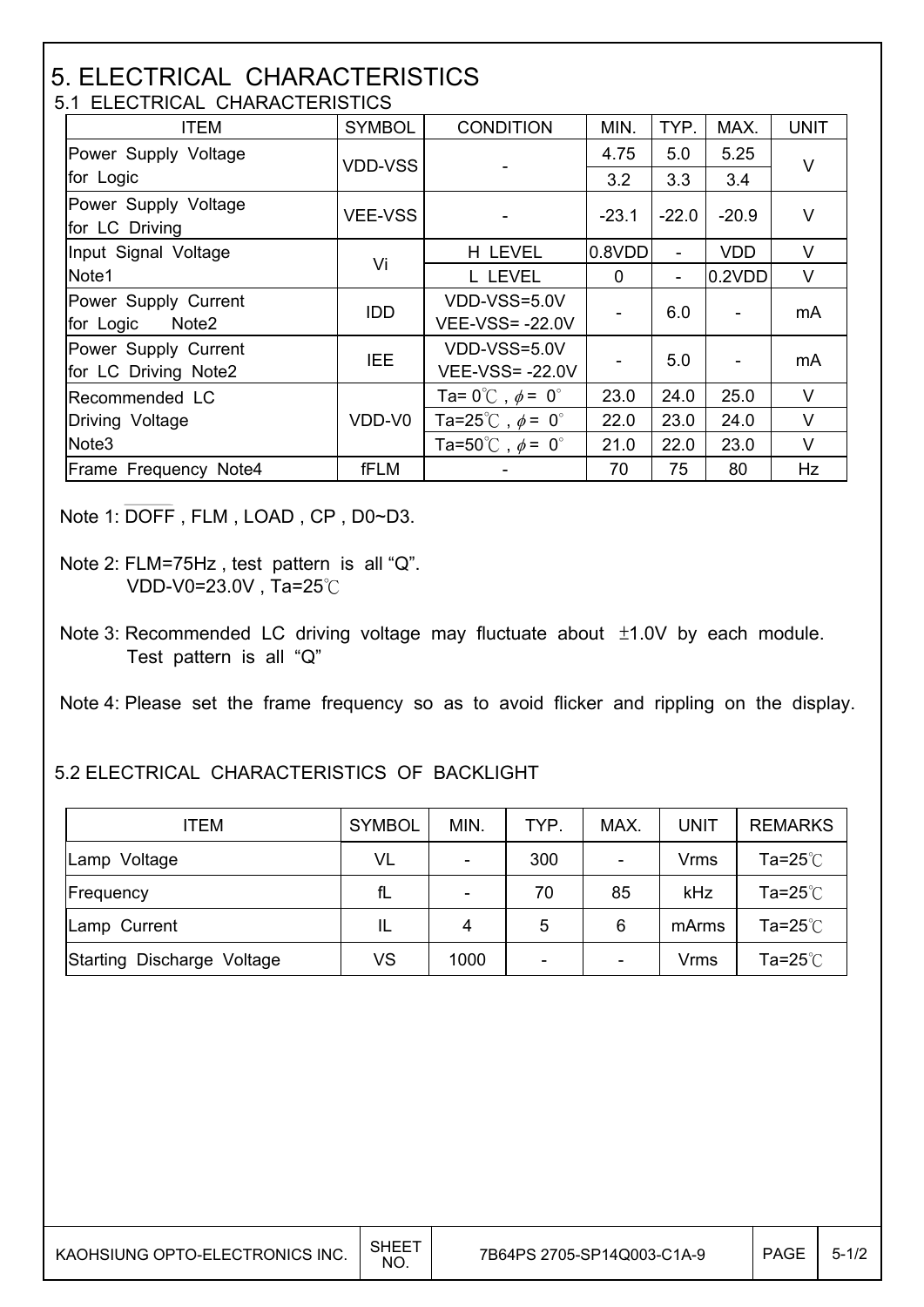Note 1: Please make sure that your inverter is designed to meet the above specifications.

- Note 2: Starting discharge voltage is increased when LCM is operating at lower temperature, please check the characteristics of your inverter, so as to ensure discharge at low temperature.
- Note 3: Average life time of CFL will be decreased when LCM is operating at lower temperature.
- Note 4: Lower driving frequency of CFL inverter may cause mechanical noise of the backlight system . Before designing the inverter , please consider the driving frequency of noise .

I

I

I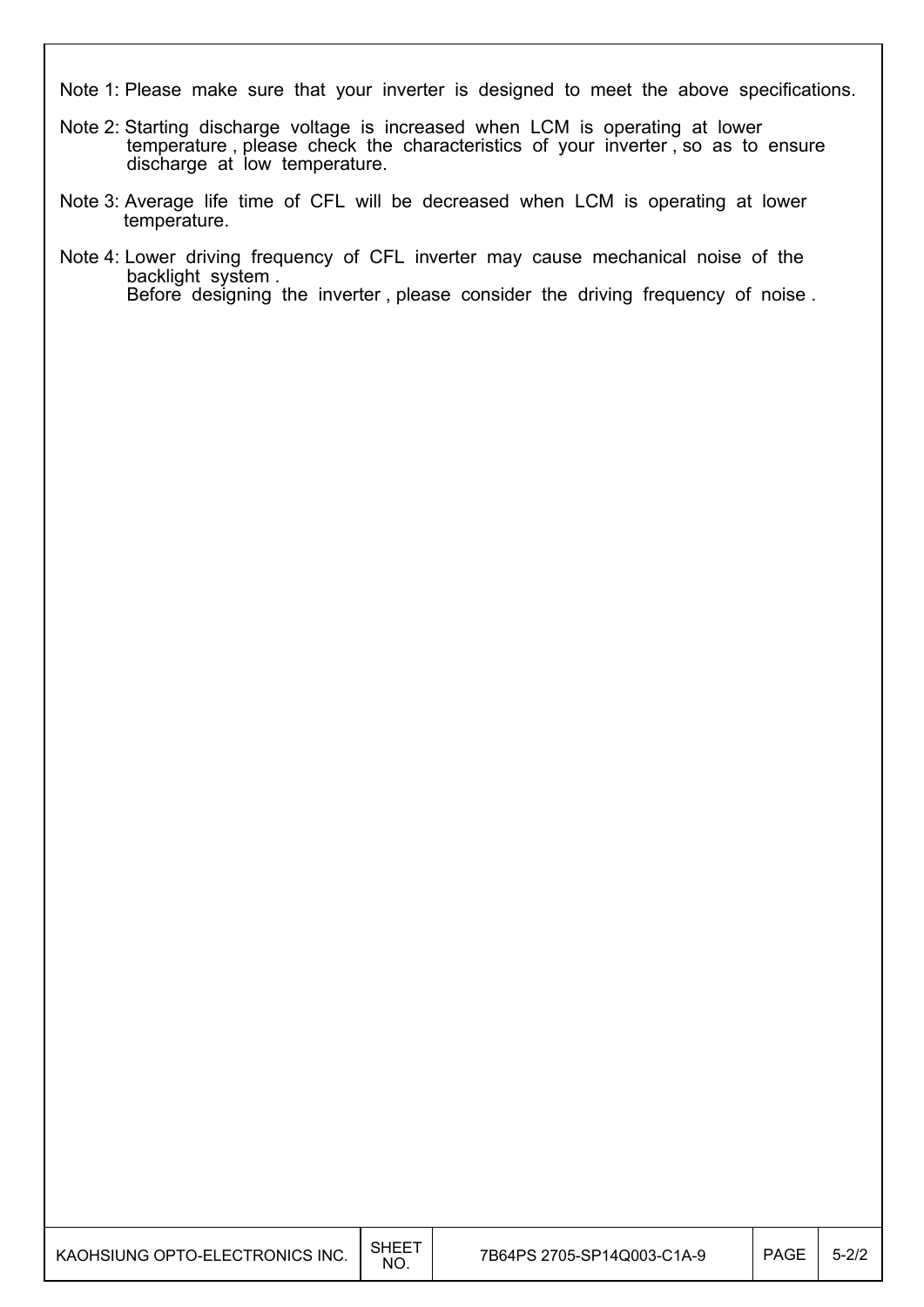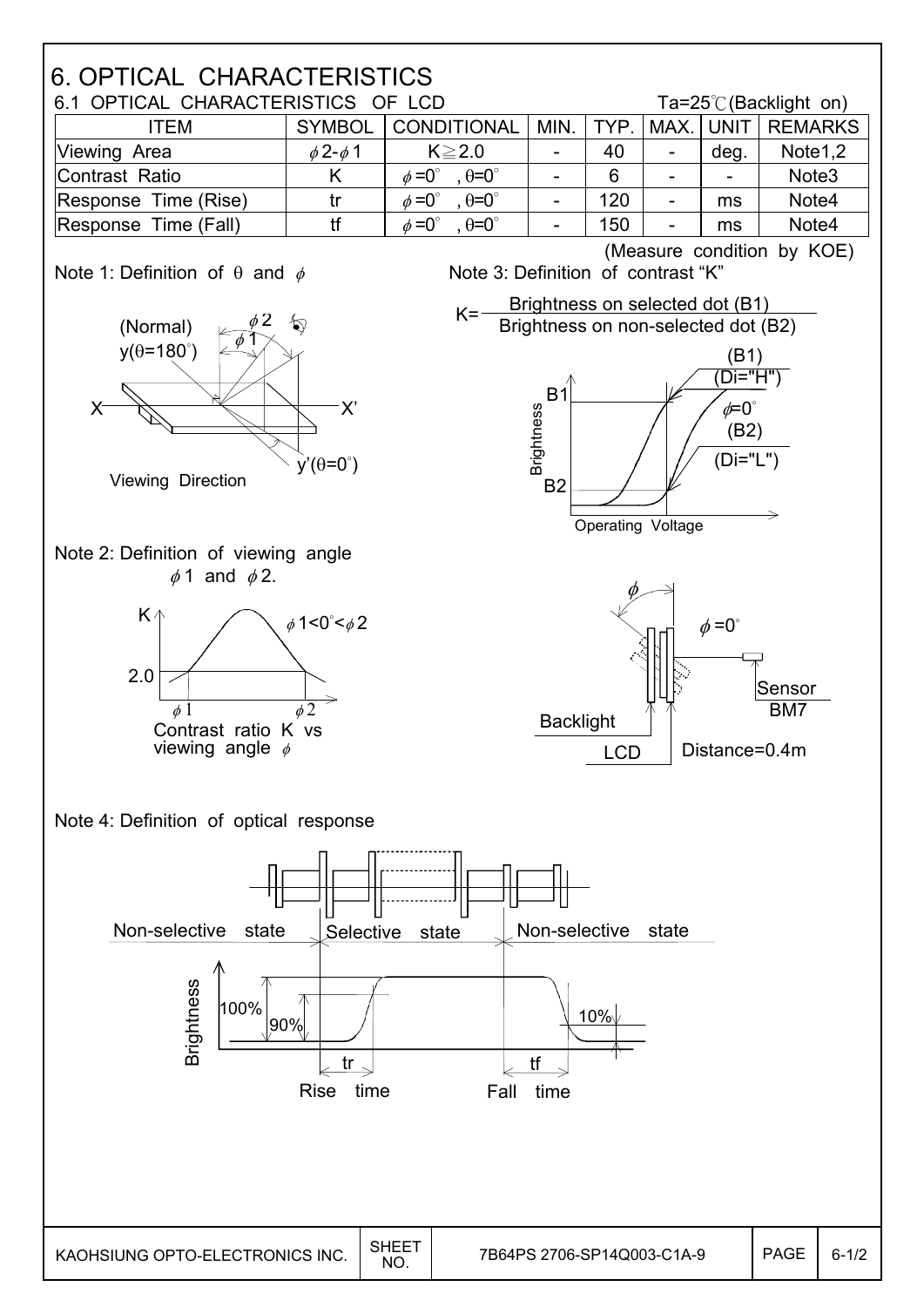### 6.2 OPTICAL CHARACTERISTICS OF BACKLIGHT

| ITEM                         | MIN. | TYP. | MAX.                     | UNIT              | <b>REMARKS</b>      |
|------------------------------|------|------|--------------------------|-------------------|---------------------|
| <b>Brightness</b>            |      | 80   |                          | cd/m <sup>2</sup> | $IL = 5mA$          |
|                              |      |      | $\blacksquare$           |                   | Note <sub>1,2</sub> |
| Rise Time                    |      | 5    |                          | minute            | $IL = 5mA$          |
|                              |      |      | $\overline{\phantom{a}}$ |                   | Brightness 80%      |
| <b>Brightness Uniformity</b> |      |      | ±30                      | $\%$              | Note <sub>1,3</sub> |

#### $CFL$ : Initial, Ta=25 $°C$ ,

 $\overline{\phantom{a}}$ 

 $\overline{\phantom{a}}$ 

Display data should be all "ON".

 The LCD driving voltage should be adjusted at the voltage where the peak contrast is obtained.

Note 1: Measurement after 10 minutes of CFL operating.

Note 2: Brightness control : 100%

Note 3: Measure of the following 9 places on the display.

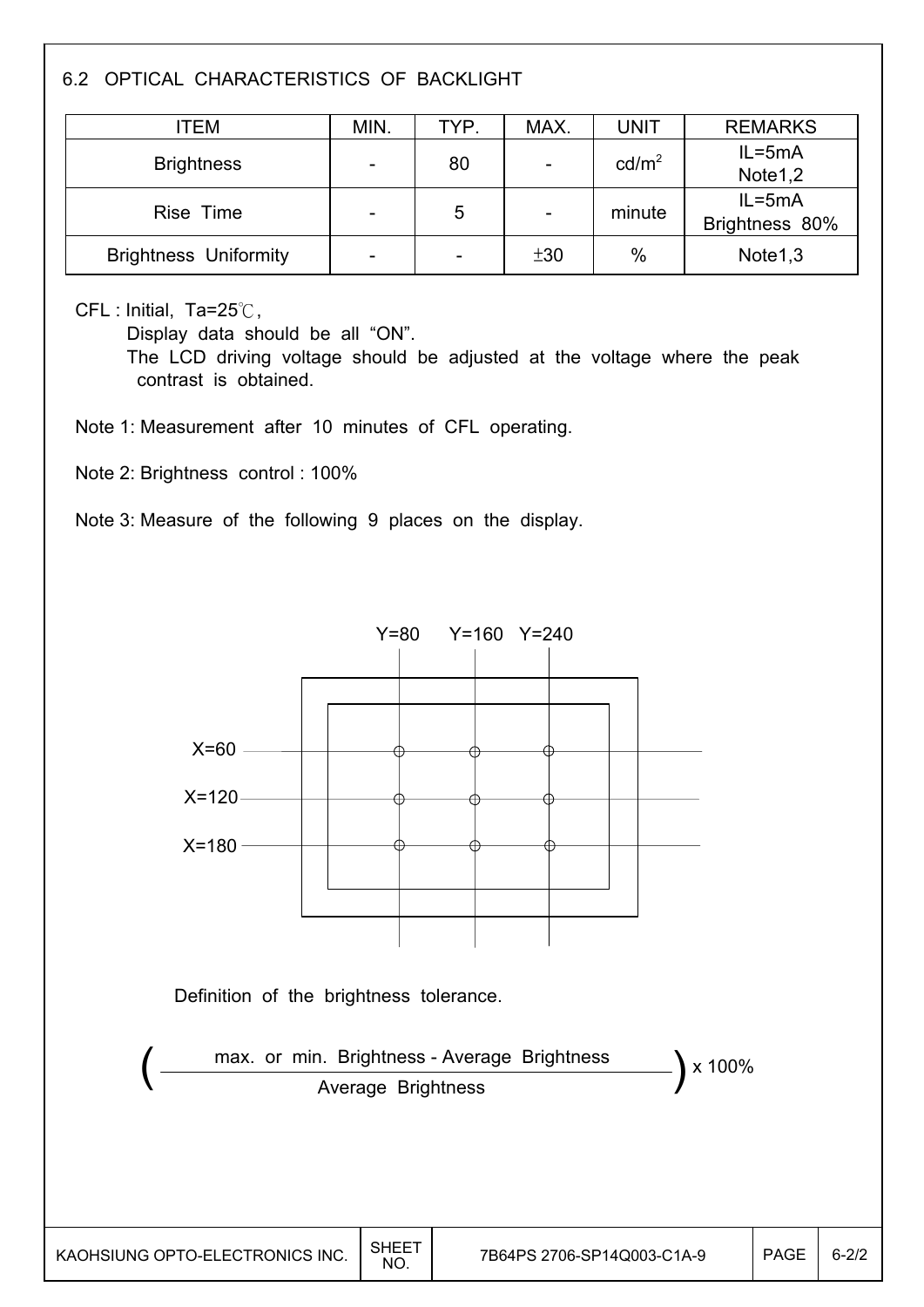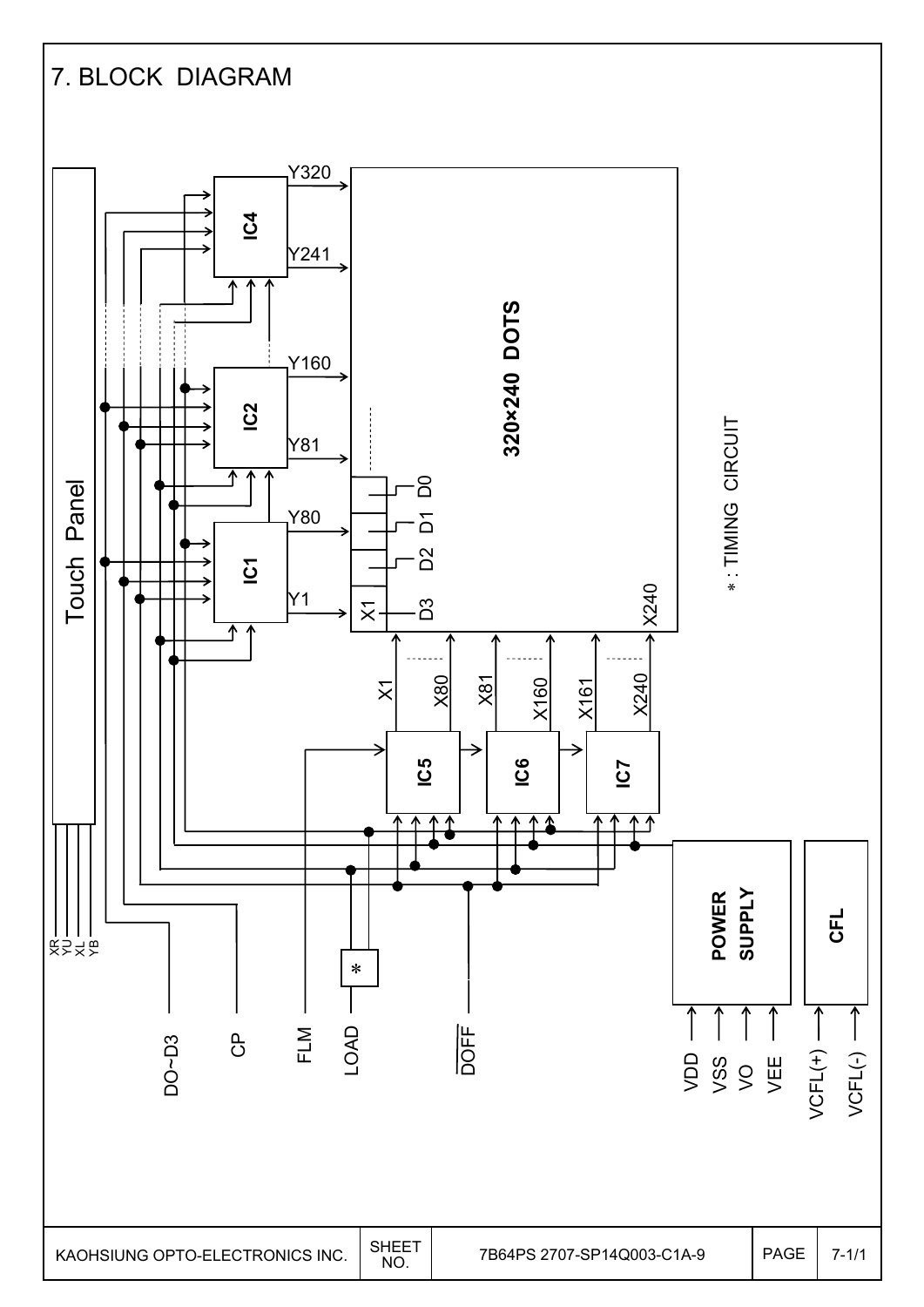#### 8. INTERFACE TIMING CHART 8.1 INTERFACE TIMING CHART

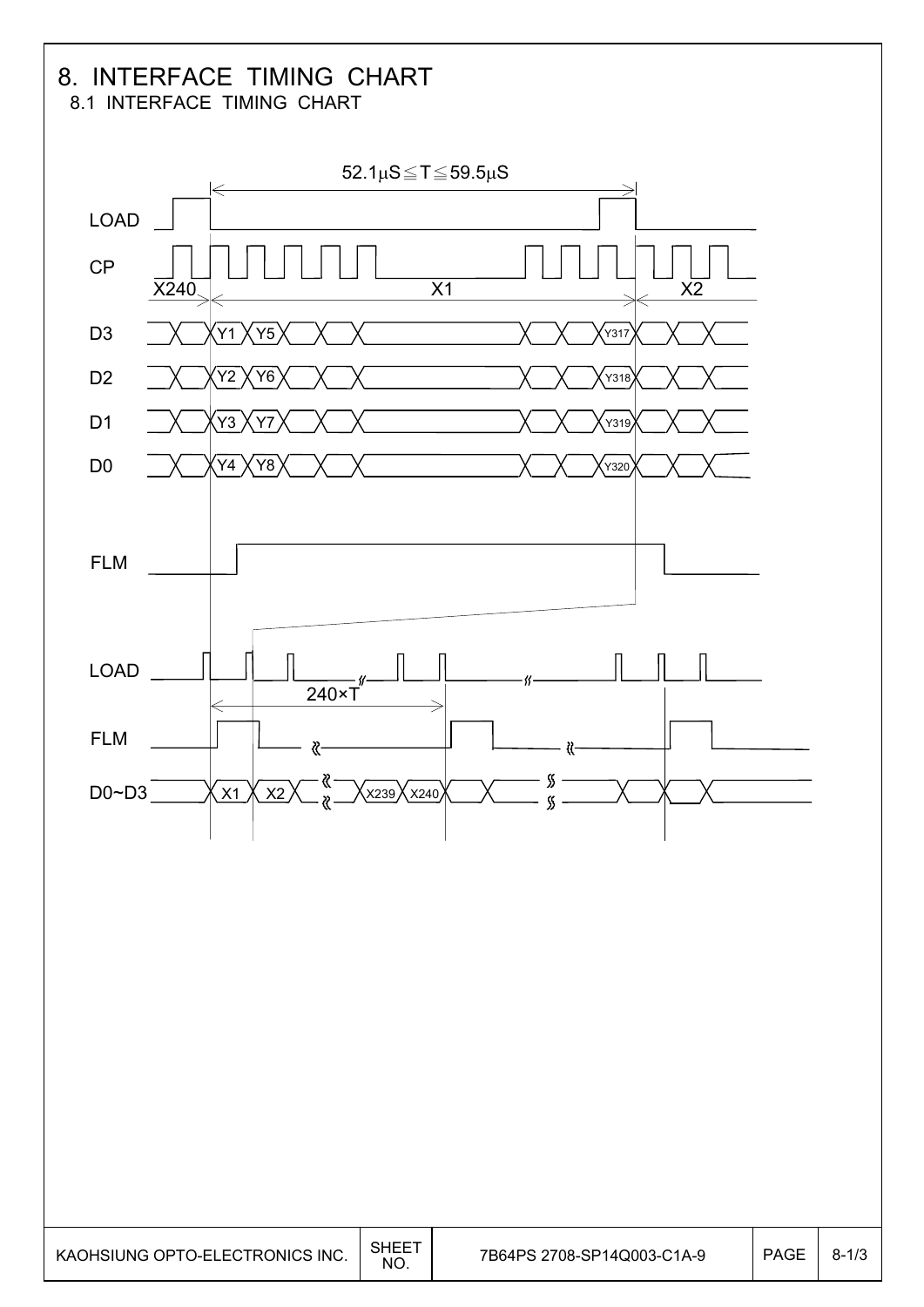### 8.2 TIMING CHARACTERISTICS

| <b>ITEM</b>            | <b>SYMBOL</b> | MIN.                     | TYP.                     | MAX.                     | <b>UMIT</b> |
|------------------------|---------------|--------------------------|--------------------------|--------------------------|-------------|
| <b>Clock Frequency</b> | fCP           | $\overline{\phantom{a}}$ | $\overline{\phantom{a}}$ | 6.5                      | <b>MHz</b>  |
| Clock Pulse Width      | tW            | 45                       |                          |                          | ns          |
| Clock Rise, Fall Time  | $tr$ , $tf$   | $\overline{\phantom{a}}$ | $\overline{\phantom{a}}$ | 15                       | ns          |
| Data Set Up Time       | tDSU          | 30                       |                          |                          | ns          |
| Data Hold Time         | tDHD          | 30                       |                          |                          | ns          |
| "Load" Set Up Time     | tLSU          | 80                       |                          | $\overline{\phantom{0}}$ | ns          |
| "Load" Clock Time      | tLC           | 120                      |                          |                          | ns          |
| "FLM" Set Up Time      | tSETUP        | 100                      | $\overline{\phantom{a}}$ |                          | ns          |
| "FLM" Hold Time        | <b>tHOLD</b>  | 100                      |                          |                          | ns          |
| "LOAD" Pulse Width     | tWC           | 125                      |                          |                          | ns          |

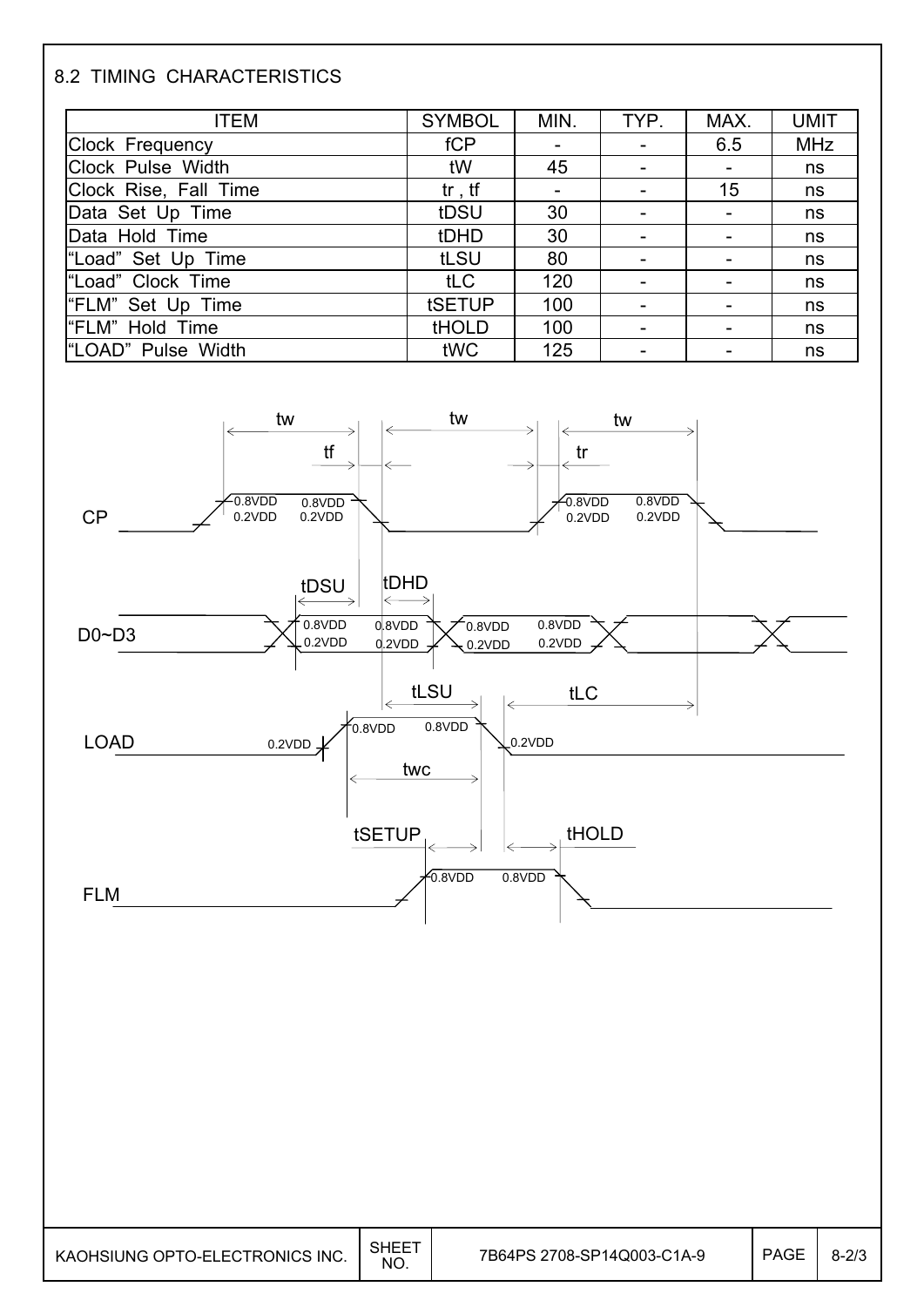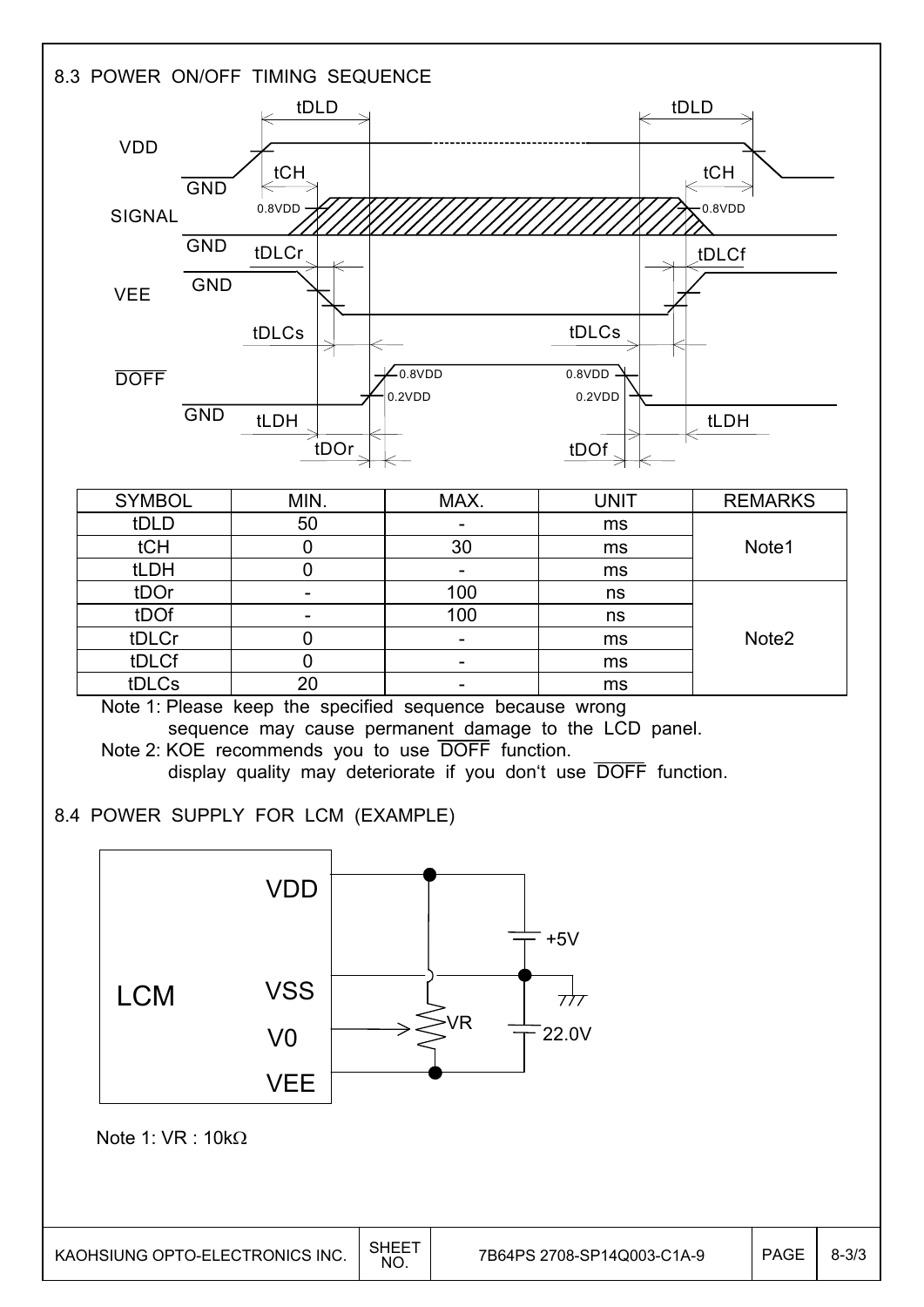





Unit mm

Side

Conductive \$

Note 1: Measurement when adding  $9.8 \times 10^4$  Pa at the measuring point.

KAOHSIUNG OPTO-ELECTRONICS INC.

**SHEET** 

No.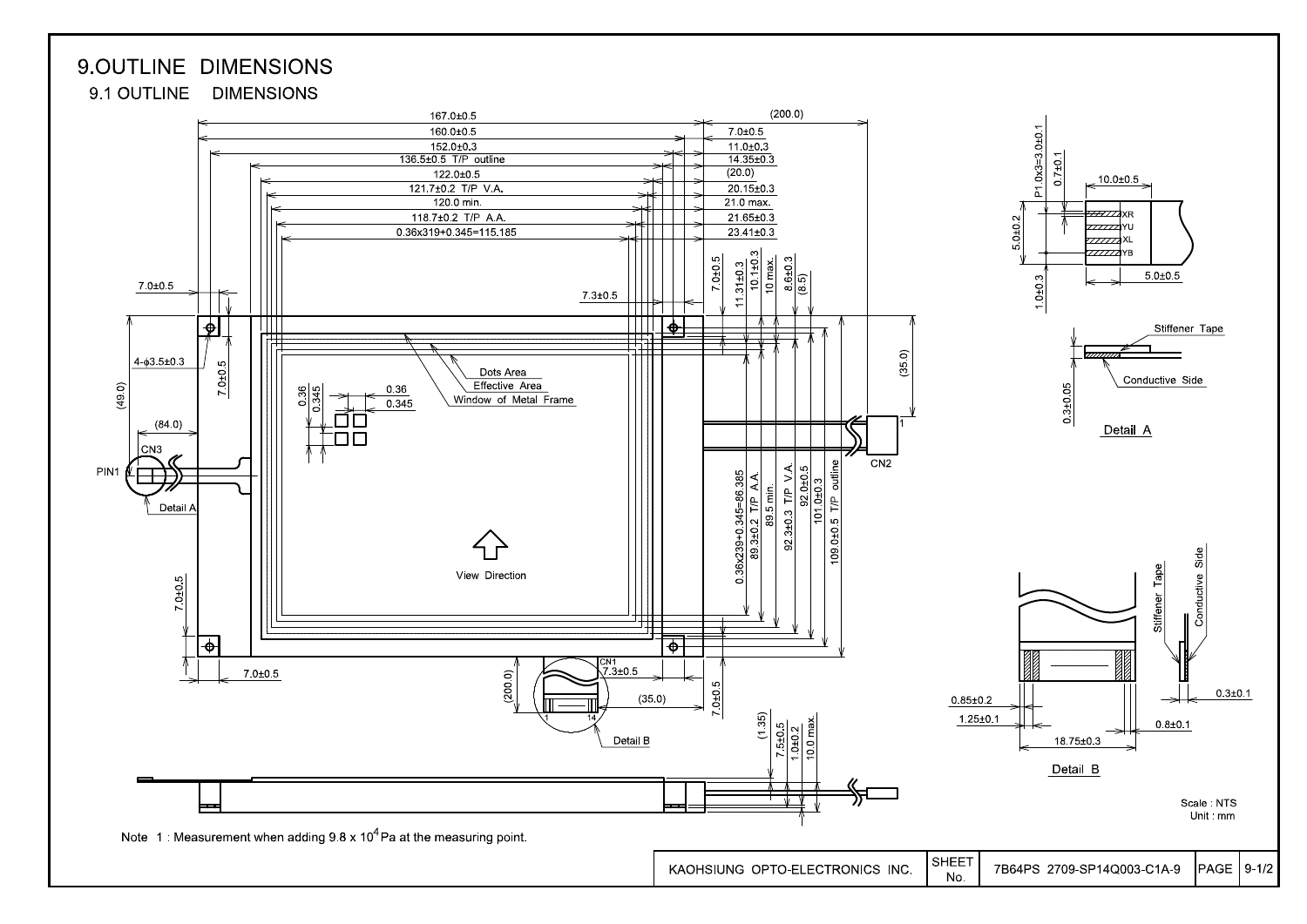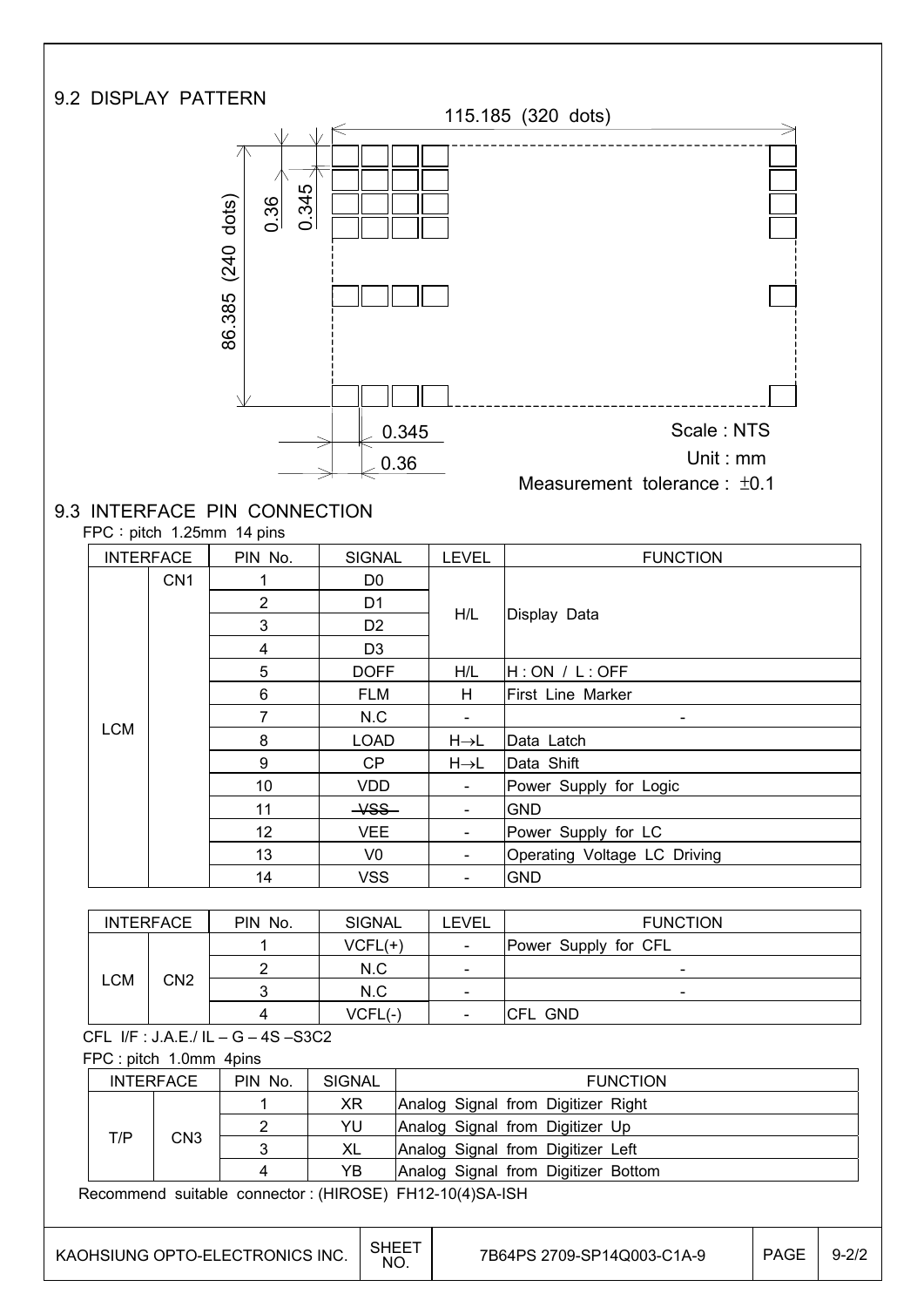## 10. APPEARANCE STANDARD

#### 10.1 APPEARANCE INSPECTION CONDITION

- Visual inspection should be done under the following condition.
- (1) The inspection should be done under in the dark room.
- (2) The CFL should be lighted with the prescribed inverter.
- (3) The distance between eyes of an inspector and the LCD module is 25cm.
- (4) The viewing zone is shown the figure . Viewing angle  $\leq 25^\circ$



#### 10.2 DEFINITION OF EACH ZONE

- A zone : Within the effective area specified at page 9-1/2 of this document.
- B zone : Area between the window of metal frame and the effective area line specified at page 9-1/2 of this document.



| KAOHSIUNG OPTO-ELECTRONICS INC. | SHEET<br>NO. | 7B64PS 2710-SP14Q003-C1A-9 | <b>PAGE</b> | $10 - 1/3$ |
|---------------------------------|--------------|----------------------------|-------------|------------|
|---------------------------------|--------------|----------------------------|-------------|------------|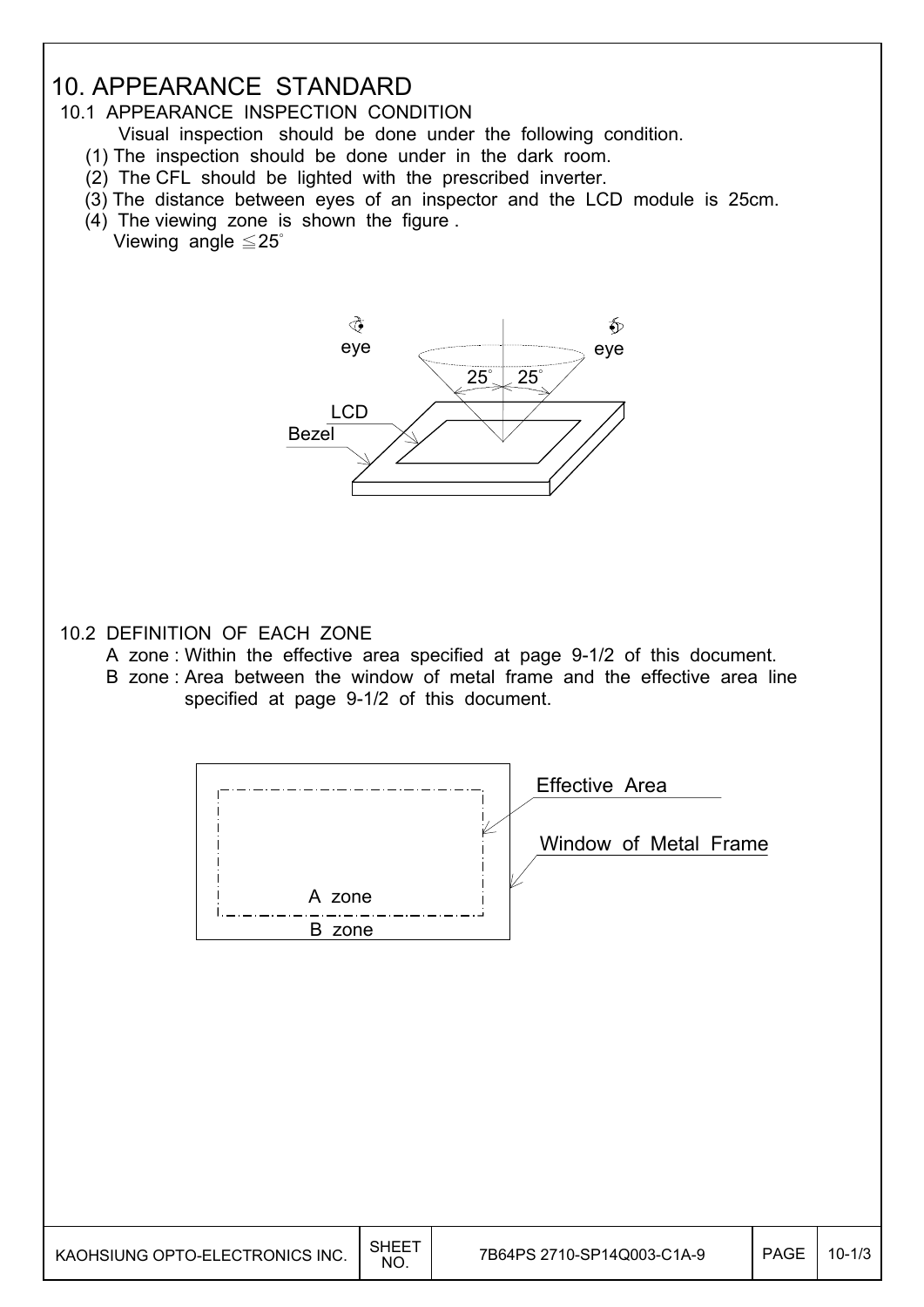#### 10.3 APPEARANCE SPECIFICATION

 \*) If a problem occurs in respect to any of these items , both parties(Customer and KOE) will discuss in more detail.

| No. | <b>ITEM</b>           | <b>CRITERIA</b>                  |                                       |        |                          |            | B |
|-----|-----------------------|----------------------------------|---------------------------------------|--------|--------------------------|------------|---|
|     | <b>Scratches</b>      |                                  | Serious one is not allowed            |        |                          | $\ast$     |   |
|     | Dent                  |                                  | Serious one is not allowed            |        |                          | $\ast$     |   |
|     | Wrinkles in Polarizer |                                  | Serious one is not allowed            |        |                          | $\ast$     |   |
|     | <b>Bubbles</b>        | Average diameter                 |                                       |        | Maximum number           |            |   |
|     |                       | D(mm)                            |                                       |        | acceptable               |            |   |
|     |                       | $D \leq 0.2$                     |                                       |        | Ignore                   |            |   |
|     |                       | $0.2 < D \leq 0.3$               |                                       |        | 12                       | C          |   |
|     |                       | $0.3 < D \le 0.5$                |                                       |        | 3                        |            |   |
|     |                       |                                  | 0.5 < D                               |        | None                     |            |   |
|     | Stains,               |                                  | Filamentous                           |        |                          |            |   |
|     | Foreign               | Length                           | Width                                 |        | Maximum number           |            |   |
|     | Materials,            | L(mm)                            | W/mm)                                 |        | acceptable               | ○          |   |
|     | Dark spot             | $L \leq 2.0$                     | $W \le 0.03$                          |        | Ignore                   |            |   |
| L   |                       | $L \le 3.0$                      | $0.03\!<\!W\!\leq\!0.05$              |        | 6                        |            |   |
|     |                       | $L \leq 2.5$                     | $0.05\!<\!W\!\leq\!0.1$<br>1          |        |                          |            |   |
|     |                       |                                  | Round                                 |        |                          |            |   |
|     |                       | Average diameter                 | Maximum number                        |        | Minimum                  |            |   |
| C   |                       | D(mm)                            | acceptable                            |        | space                    |            |   |
|     |                       | D < 0.2                          | Ignore                                |        |                          | C          |   |
|     |                       | $0.2 \leq D < 0.33$              | 8                                     |        | 10mm                     |            |   |
|     |                       | $0.33 \leq D$                    | None                                  |        |                          |            |   |
| D   |                       | Total                            |                                       |        | Filamentous + Round = 10 |            |   |
|     |                       |                                  | Those wiped out easily are acceptable |        |                          | $\bigcirc$ |   |
|     | Pinhole               | Average diameter                 |                                       |        | Maximum number           |            |   |
|     |                       | D(mm)                            |                                       |        | acceptable               |            |   |
|     |                       | $D \leq 0.15$                    |                                       |        | Ignore                   |            |   |
|     |                       | $\overline{0.15}$ < D $\leq$ 0.3 |                                       |        | 10                       |            |   |
|     |                       | $C \leq 0.015$                   |                                       | Ignore |                          |            |   |
|     | Contrast              | Average                          | Maximum                               |        | Minimum                  |            |   |
|     | Irregularity          | diameter                         | number                                |        | space                    |            |   |
|     | (Spot)                | D(mm)<br>acceptable              |                                       |        |                          |            |   |
|     |                       | $D \leq 0.25$                    | Ignore                                |        | $\overline{\phantom{0}}$ |            |   |
|     |                       | $0.25 < D \le 0.35$              | 10                                    |        | 20mm                     |            |   |
|     |                       | $0.35 < D \le 0.5$               | $\overline{\mathbf{4}}$               |        | 20mm                     |            |   |
|     |                       | 0.5 < D                          | None                                  |        | $\overline{\phantom{0}}$ |            |   |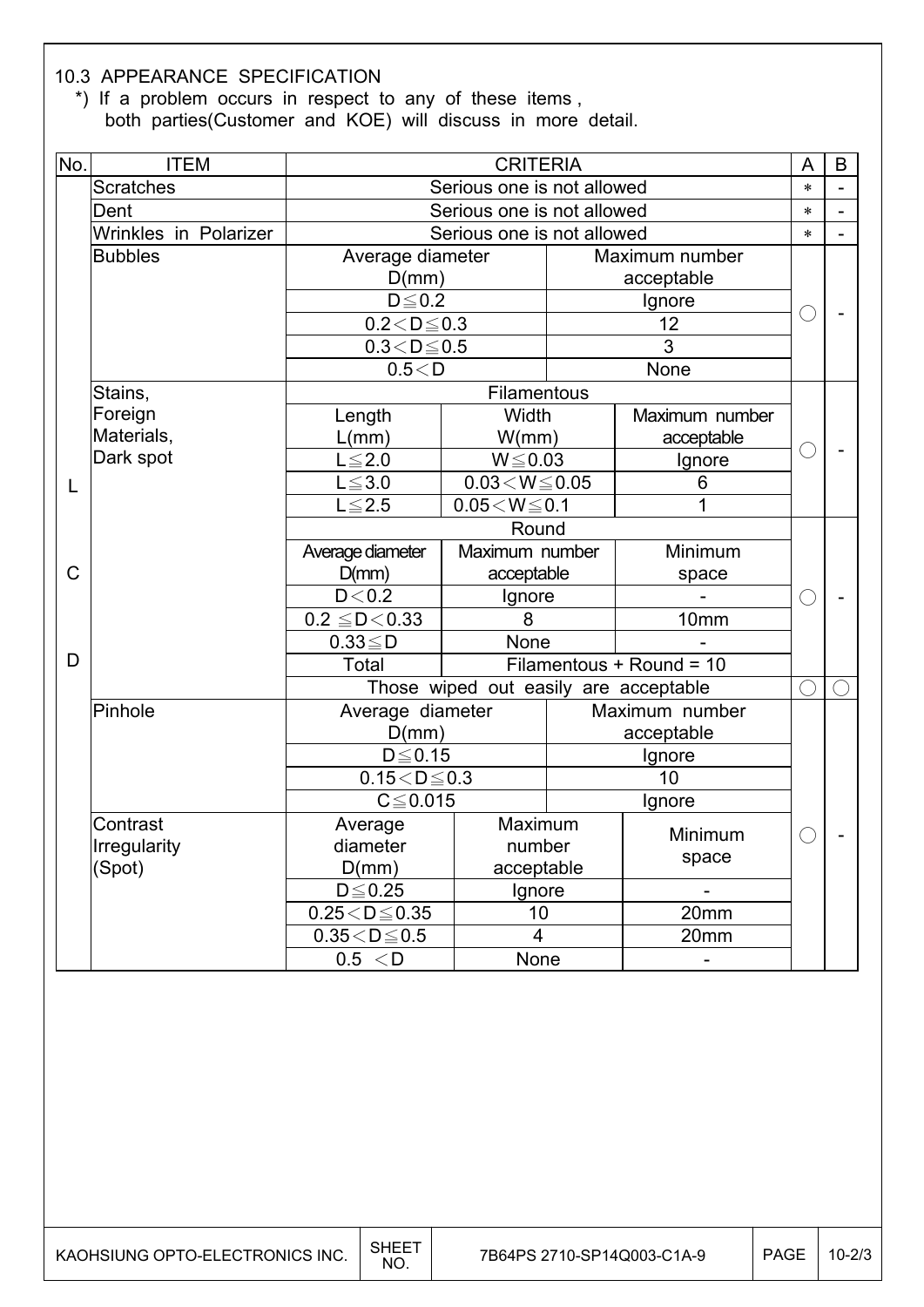| No.                                | ITEM               |                | A               | B                               |                  |  |   |
|------------------------------------|--------------------|----------------|-----------------|---------------------------------|------------------|--|---|
| Contrast<br>Irregularity<br>(Line) |                    | Width<br>D(mm) | Length<br>L/mm) | Maximum<br>number<br>acceptable | Minimum<br>space |  |   |
|                                    | (Filamentous)<br>С | $W \le 0.25$   | $L \leq 1.2$    |                                 | 20mm             |  |   |
| D                                  |                    | $W \le 0.2$    | $L \leq 1.5$    | 3                               | 20mm             |  | - |
|                                    |                    | $W \le 0.15$   | $L \leq 2.0$    | 3                               | 20mm             |  |   |
|                                    |                    | $W \le 0.1$    | $L \leq 3.0$    | 4                               | 20mm             |  |   |
|                                    |                    | Total          |                 | 6                               |                  |  |   |

| No. | ITEM                     | <b>CRITERIA</b>   |              |             |  |
|-----|--------------------------|-------------------|--------------|-------------|--|
|     | Dark Spots, White Spots  | $D \le 0.4$       |              | Ignore      |  |
|     | Foreign Materials (Spot) | D > 0.4           |              | <b>None</b> |  |
|     | Foreign Materials (Line) | $W \le 0.2$       | L < 2.5      | $\leq$ 1    |  |
|     |                          | $W \le 0.2$       | L > 2.5      | None        |  |
|     |                          |                   | W > 0.2      | <b>None</b> |  |
| В   | <b>Scratches</b>         | $W \le 0.1$       |              | Ignore      |  |
|     |                          | $0.1 < W \le 0.2$ | $L \le 11.0$ | $\leq$ 1    |  |
|     |                          | $0.1 < W \le 0.2$ | $L \ge 11.0$ | <b>None</b> |  |
|     |                          |                   | W > 0.2      | None        |  |

Note 1 : Definition of average diameter D







Note 3 : Definition of pinhole



c : Salience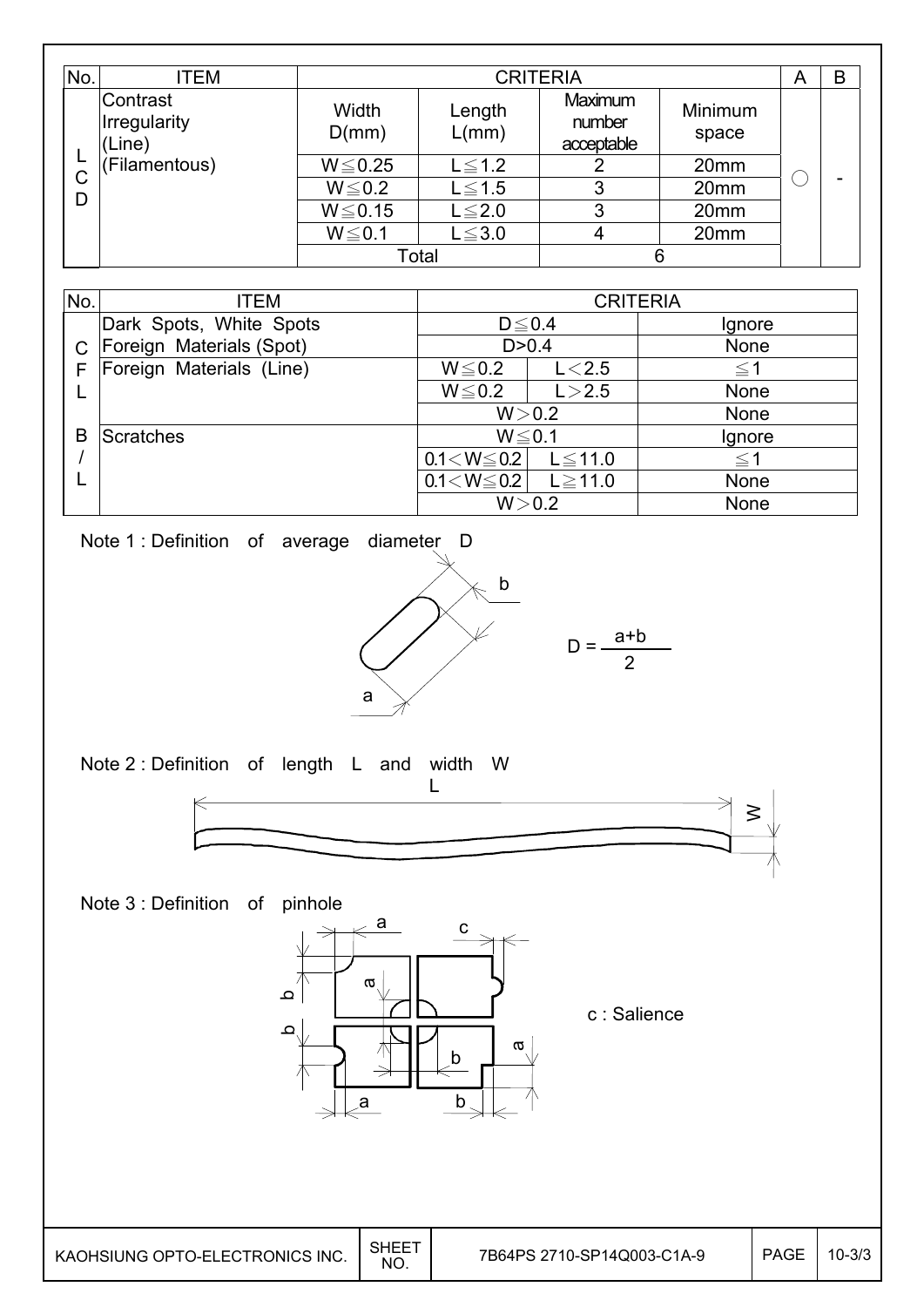### 11. PRECAUTION IN DESIGN

- 11.1 LC DRIVING VOLTAGE (VEE) AND VIEWING ANGLE RANGE Setting VEE out of the recommended condition will be a cause for a change of viewing angle range.
- 11.2 PRECAUTIONS AGAINST STATIC CHARGE As this module contains C-MOS LSIs , it is not strong against electrostatic discharge. Make certain that the operator's body is connected to the ground through a list band etc. And don't touch I/F pins directly.
- 11.3 POWER ON SEQUENCE

 Input signals should not be applied to LCD module before power supply voltage is applied and reaches to specified voltage (VDD). If above sequence is not kept, C-MOS LSIs of LCD modules may be damaged due to latch up problem.

- 11.4 PACKAGING
- (1) No leaving product is preferable in the place of high humidity for a long period of time. For their storage in the place where temperature is  $35^{\circ}$  or higher, special care to prevent them from high humidity is required. A combination of high temperature and high humidity may cause them polarization degradation as well as bubble generation and polarizer peel-off. Please keep the temperature and humidity within the specified range for use and storage.
- (2) Since polarizers tend to be easily damaged, They should be handled full with care so as not to get them touched, pushed or rubbed.
- (3) As the adhesives used for adhering polarizers are made of organic substances which will be deteriorated by a chemical reaction with such chemicals as acetone, toluene, ethanol and isopropyl alcohol. The following solvents are recommended for use: normal hexane

Please contact us when it is necessary for you to use chemicals.

- (4) Lightly wipe to clean the dirty surface with absorbent cotton waste or other soft material like chamois , soaked in the chemicals recommended without scrubbing it hardly. To prevent the display surface from damage and keep the appearance in good state, it is sufficient, in general, to wipe it with absorbent cotton.
- (5) Immediately wipe off saliva or water drop attached on the display area because its long period adherence may cause deformation or faded color on the spot.
- (6) Foggy dew deposited on the surface due to coldness will be caused for polarizer damage, stain and dirt on product. When necessary to take out the products from some place at low temperature for test, etc. It is required for them to be warmed up in a container once at the temperature higher than that of room.

 $\overline{\phantom{a}}$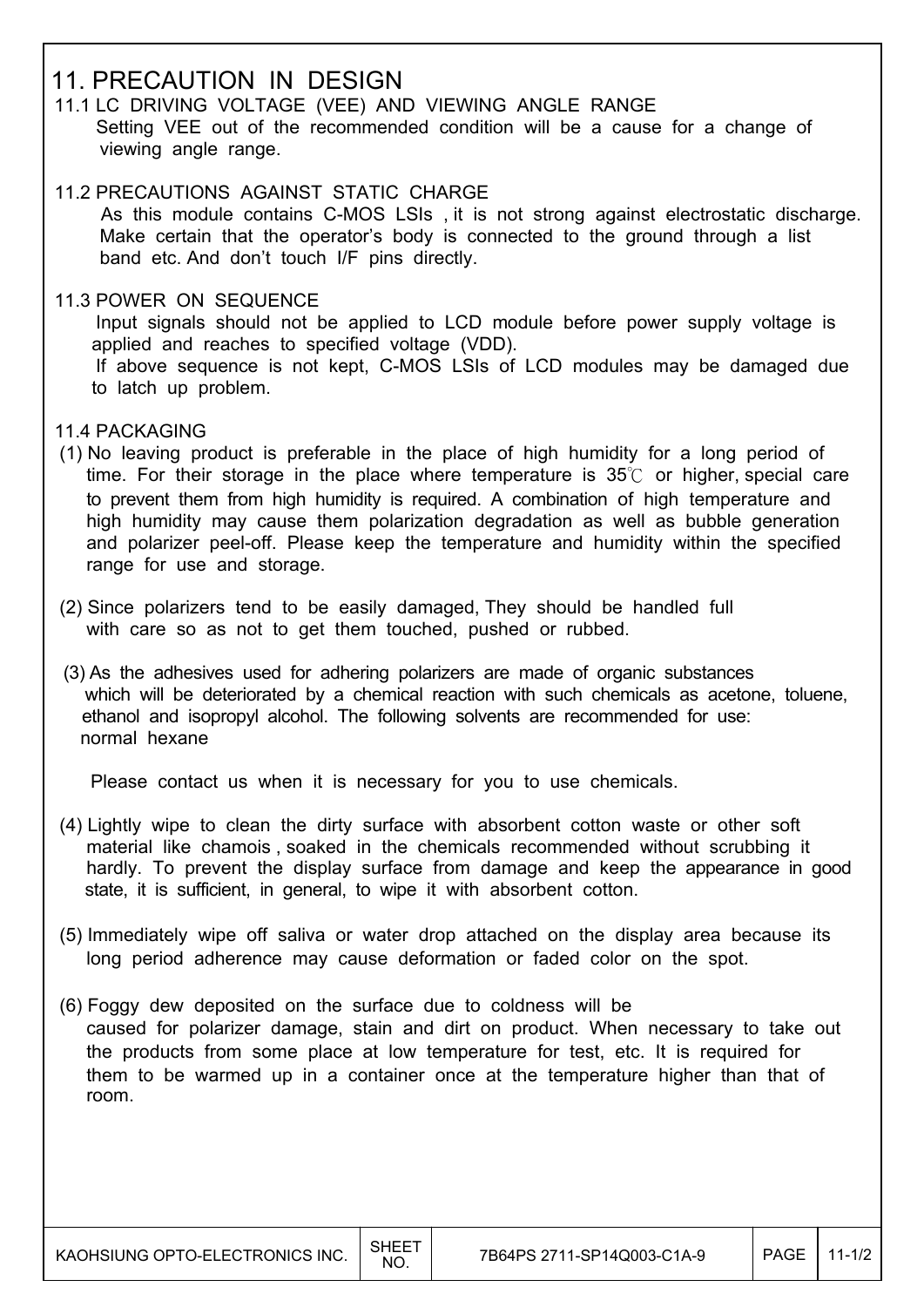- (7) Touching the display area and contact terminals with bare hands and contaminating them are prohibited, because the stain on the display area and poor insulation between terminals are often caused by being touched by bare hands. (Some cosmetics are detrimental to polarizers.)
- (8) In general the quality of glass is fragile so that it tends to be cracked or chipped in handling, specially on its periphery. Be careful not to give it sharp shock caused by dropping down, etc.

#### 11.5 CAUTION FOR OPAERATION

- (1) It is an indispensable condition to drive LCDs within the specified voltage limit since the higher voltage than the limit causes the shorter LCD life. An electrochemical reaction due to direct current causes LCDs undesirable deterioration , so that the use of direct current driver should be avoided.
- (2) Response time will be extremely delayed at lower temperature than the operating temperature range and on the other hand at higher temperature LCDs show dark blue color in them. However those phenomena do not mean malfunction or out of order with LCDs which will come back in the specified operating temperature range.
- (3) If the display area is pushed hard during operation, some font will be abnormally displayed but it resumes normal condition after turning off once.
- (4) A slight dew depositing on terminals is a cause for electrochemical reaction resulting in terminal open circuit. Usage under the relative condition of  $40^{\circ}$  50%RH or less is required.
- 11.6 STORAGE

 In case of storing for a long period of time (for instance , for years) for the purpose of replacement use , the following ways area recommended.

- (1) Storage in a polyethylene bag with the opening sealed , so the fresh air will not be entered from outside .
- (2) Placing in a dark place where neither exposure to direct sunlight nor light is , keeping temperature in the range from  $0^{\circ}$  to  $35^{\circ}$ .
- (3) Storing with no touch on polarizer surface by anything else. (It is recommended to store them as they have been contained in the inner container at the time of delivery from us.)

#### 11.7 SAFETY

- (1) It is recommendable to crash damaged or unnecessary LCDs into pieces and wash off liquid crystal by either of solvents such as acetone and ethanol , which should be burned up later.
- (2) When any liquid leaked out of a damaged glass cell comes in contact with your hands , please wash it off well with soap and water.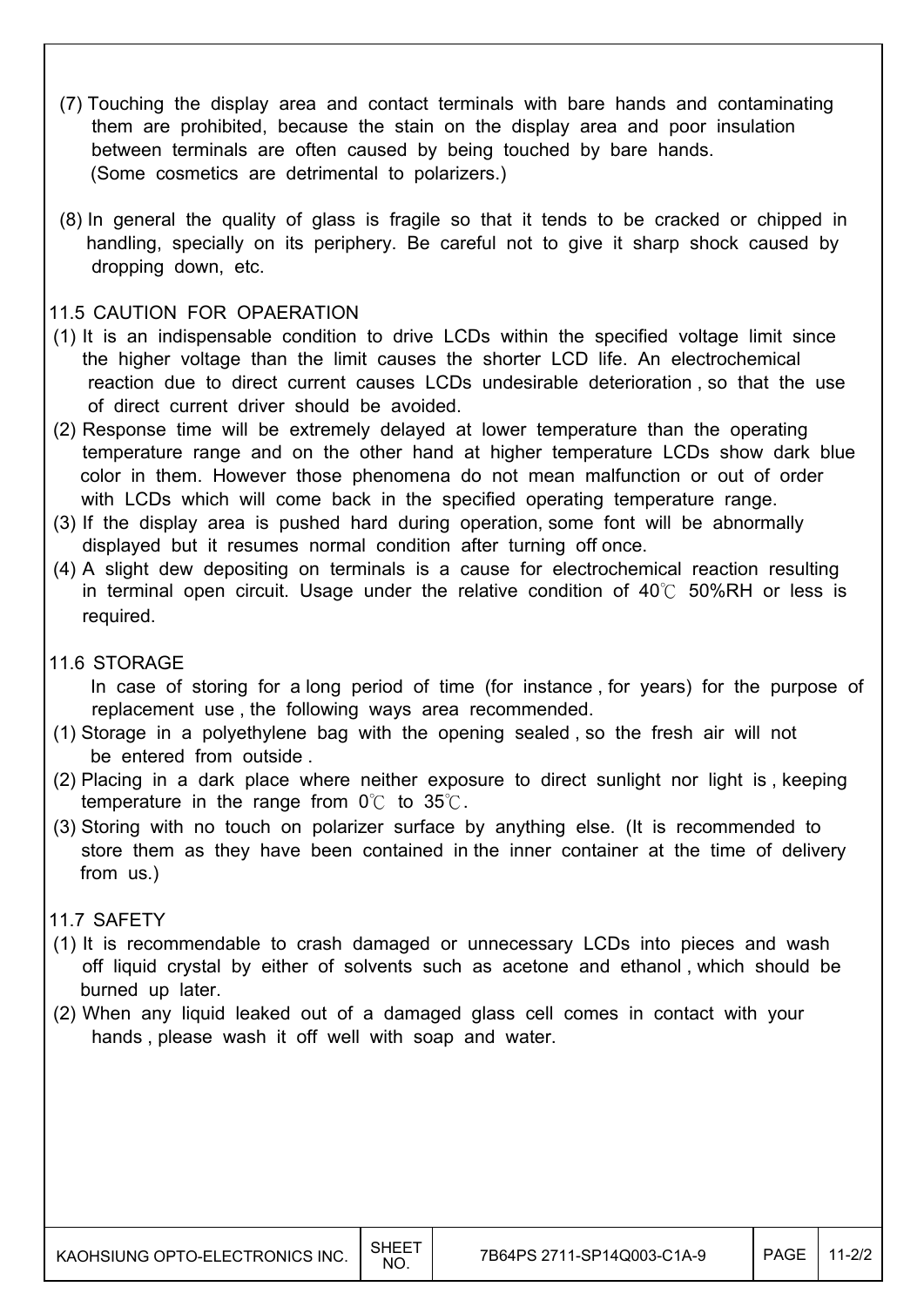#### 12. DESIGNATION OF LOT MARK 12.1 LOT MARK Lot mark is consisted of 5 digits for production lot and 6 digits for production control. Week (day in calendar) Figure in lot mark  $1~ 7$  | 1 Month Figure in lot mark Month Figure in lot mark Jan. 01 Jul. 07 Year | Figure in lot mark  $2009$  9 2010 0 2011 1  $2012$  2  $2013$  3  $8 || 0 || 4 || 1$ Year Month Week T Digits for production control T : Made in Taiwan

| JdII. | UΙ | JUI. | u7 |
|-------|----|------|----|
| Feb.  | 02 | Aug. | 08 |
| Mar.  | 03 | Sep. | 09 |
| Apr.  | 04 | Oct. | 10 |
| May   | 05 | Nov. | 11 |
| Jun.  | 06 | Dec. | 12 |
|       |    |      |    |

| Week              | Figure in |
|-------------------|-----------|
| (day in calendar) | lot mark  |
| 1~ 7              |           |
| 8~14              | 2         |
| $15 - 21$         | 3         |
| $22 - 28$         | 4         |
| $29 - 31$         | 5         |

### 12.2 SERIAL No.

Serial No. is consisted of 6 digits number (000001~999999).

#### 12.3 LOCATION OF LOT MARK

Label is bring attached on the back side of module.

#### 12.4 REVISION(Rev.) CONTROL

| Rev No. | <b>ITFM</b>                     |
|---------|---------------------------------|
|         | Mcount IC:MN73099HED(Panasonic) |
|         | Transistor:2SA1036K(ROHM)       |
| R       | Mcount IC: IT7001M(ITE)         |
|         | Transistor:2SA1576(ROHM)        |
|         |                                 |

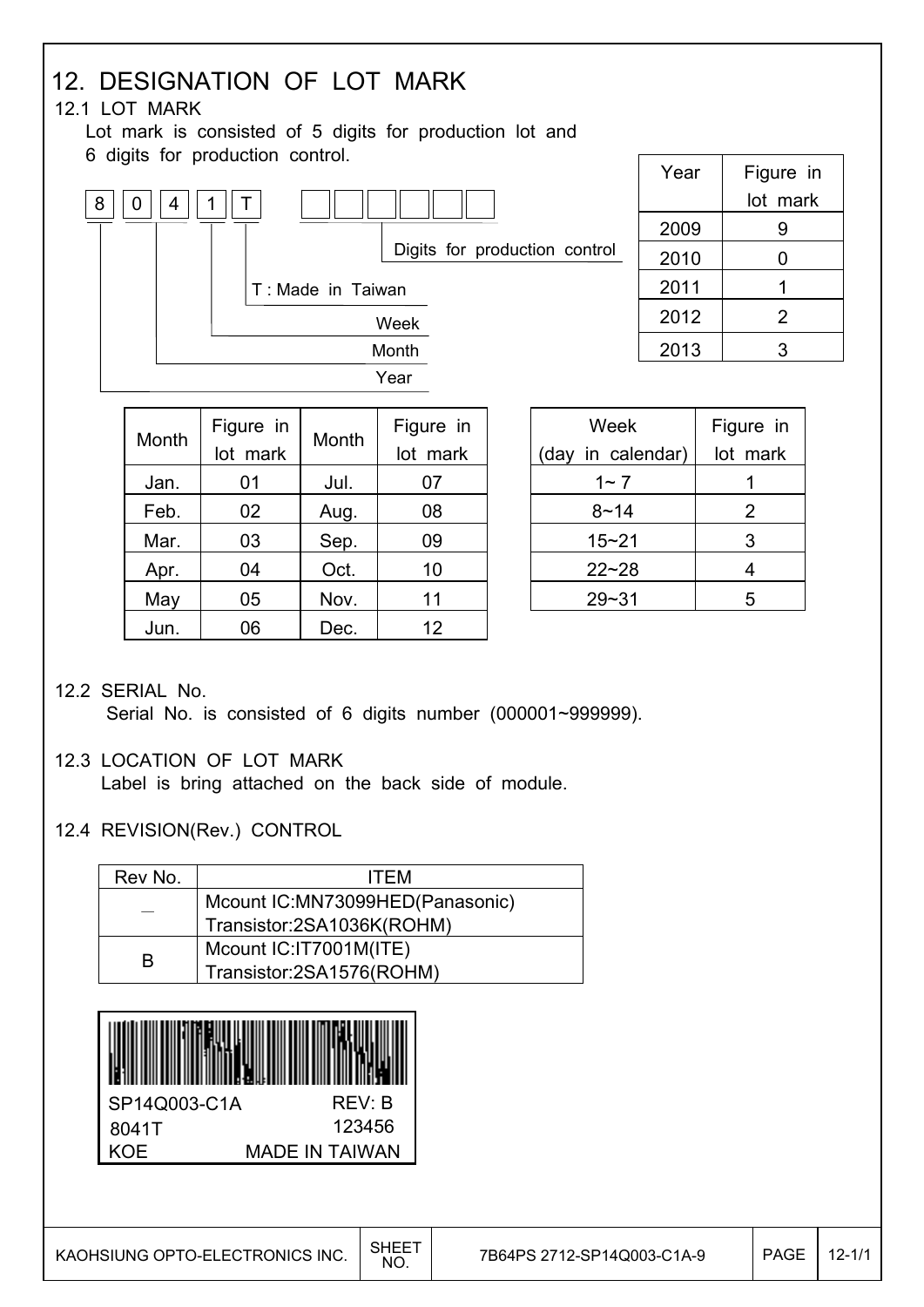## 13. PRECAUTION FOR USE

- 13.1 A limit sample should be provided by the both parties on an occasion when the both parties agreed its necessity. Judgement by a limit sample shall take effect after the limit sample has been established and confirmed by the both parties.
- 13.2 On the following occasions, the handling of the problem should be decided through discussion and agreement between responsible persons of the both parties.
	- (1) When a question is arisen in the specifications.
	- (2) When a new problem is arisen which is not specified in this specifications.
	- (3) When an inspection specifications change or operating condition change in customer is reported to KOE, and some problem is arisen in this specification due to the change.
	- (4) When a new problem is arisen at the customer's operating set for sample evaluation in the customer site.

 The precaution that should be observed when handling LCM have been explained above. If any points are unclear or if you have any request , please contact KOE.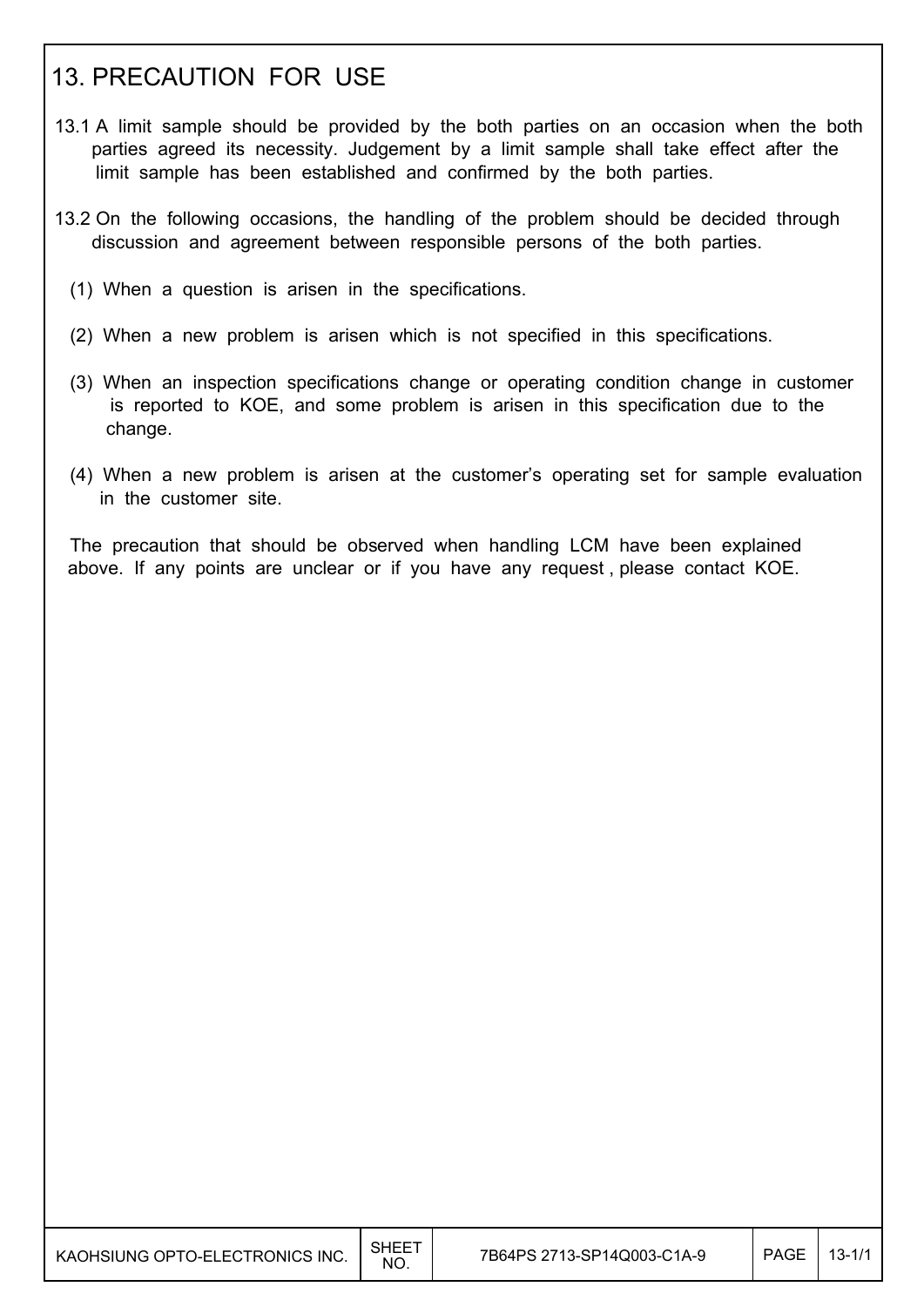## 14. TOUCH PANEL SPECIFICATION

### 14.1 RATINGS

#### 14.1.1 ABSOLUTE MAXIMUM RATINGS

| <b>ITFM</b>           | <b>SPECIFICATION</b>             | <b>COMMENT</b> |
|-----------------------|----------------------------------|----------------|
| Operating Voltage     | 7V                               |                |
| Contact Current       | 20 <sub>m</sub> A                | Without        |
| Operating Temperature | $0 \sim 50^{\circ}$ 80%RH max.   | Condensation   |
| Storage Temperature   | $-20 \sim 70^{\circ}$ 90%RH max. |                |

#### 14.1.2 OPERATING CONDITIONS

| ITFM                     | <b>SPECIFICATION</b>            |
|--------------------------|---------------------------------|
| <b>Operating Voltage</b> | $5.0 / 3.3 \text{ VDC}$         |
| Contact Current          | 10 ~ 20 mA                      |
| Actuation Force          | 1.2N max. (R8, Silicone rubber) |

#### 14.2 SURFACE HARDNESS

2H

 $\overline{\phantom{a}}$ 

 $\overline{\phantom{a}}$ 

 $\overline{\phantom{a}}$ 

 $\overline{\phantom{a}}$ 

#### 14.3 OPTICAL CHARACTERISTICS

14.3.1 TRANSPARENCY : 76%.min.

14.3.2 (WAVE LENGTH : 450 ~ 700nm)

#### 14.4 ELECTRICAL CHARACTISTICS

14.4.1 CONDUCTIVE RESISTANCE

| <b>TERMINAL</b> | <b>CONDUCTIVE RESISTANCE</b> |
|-----------------|------------------------------|
| XR-XL           | 150~1300 $\Omega$            |
| YU-YR           | 150~1300 $\Omega$            |



#### 14.4.2 INSULATION RESISTINCE

| TFRMINAL | <b>INSULATION RESISTANCE</b> | <b>TESTING VOLTAGE</b> |
|----------|------------------------------|------------------------|
| X-Y      | $20M\Omega$                  | 25VDC                  |

#### 14.4.3 BOUNCE CHATTERING

10ms max.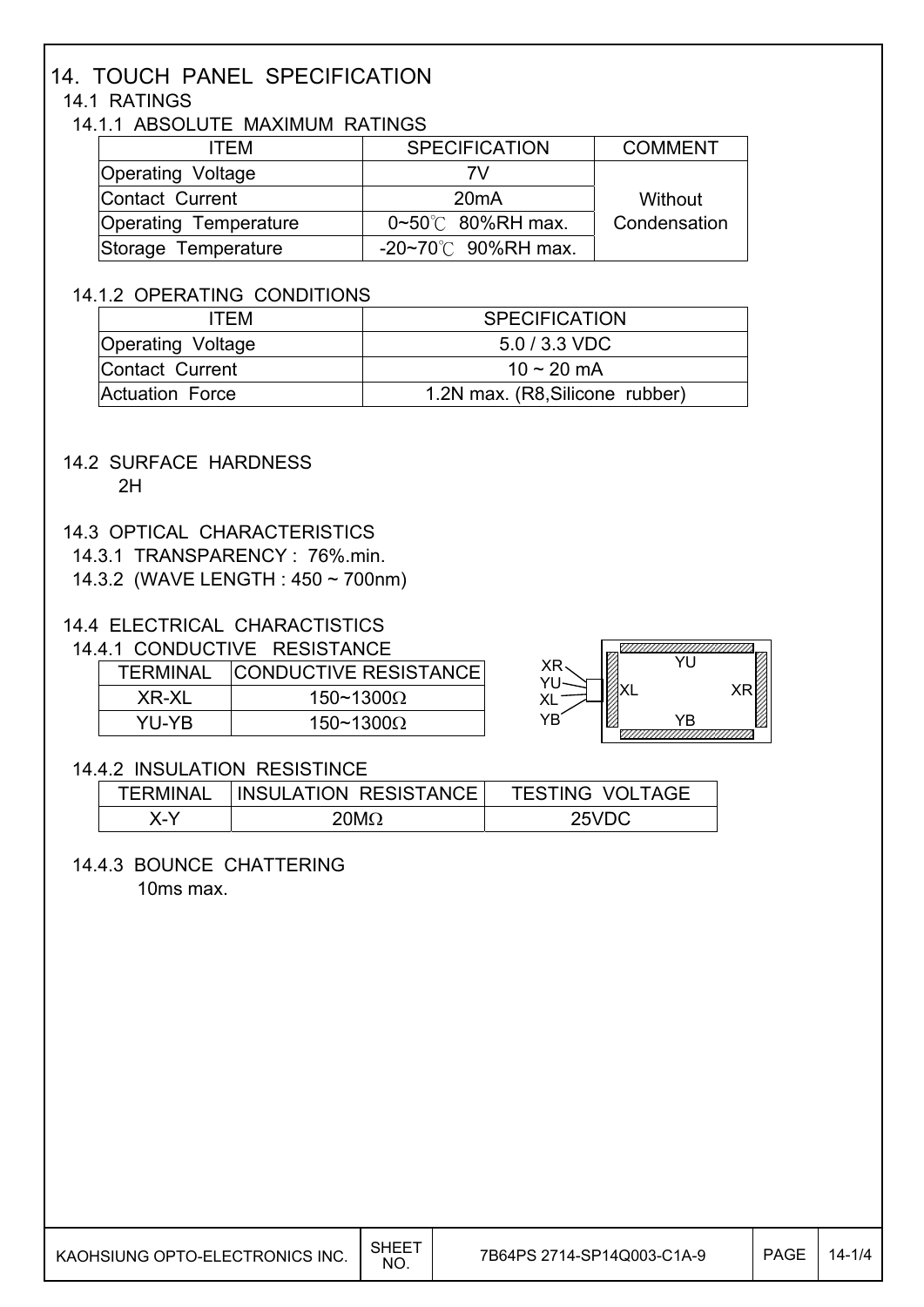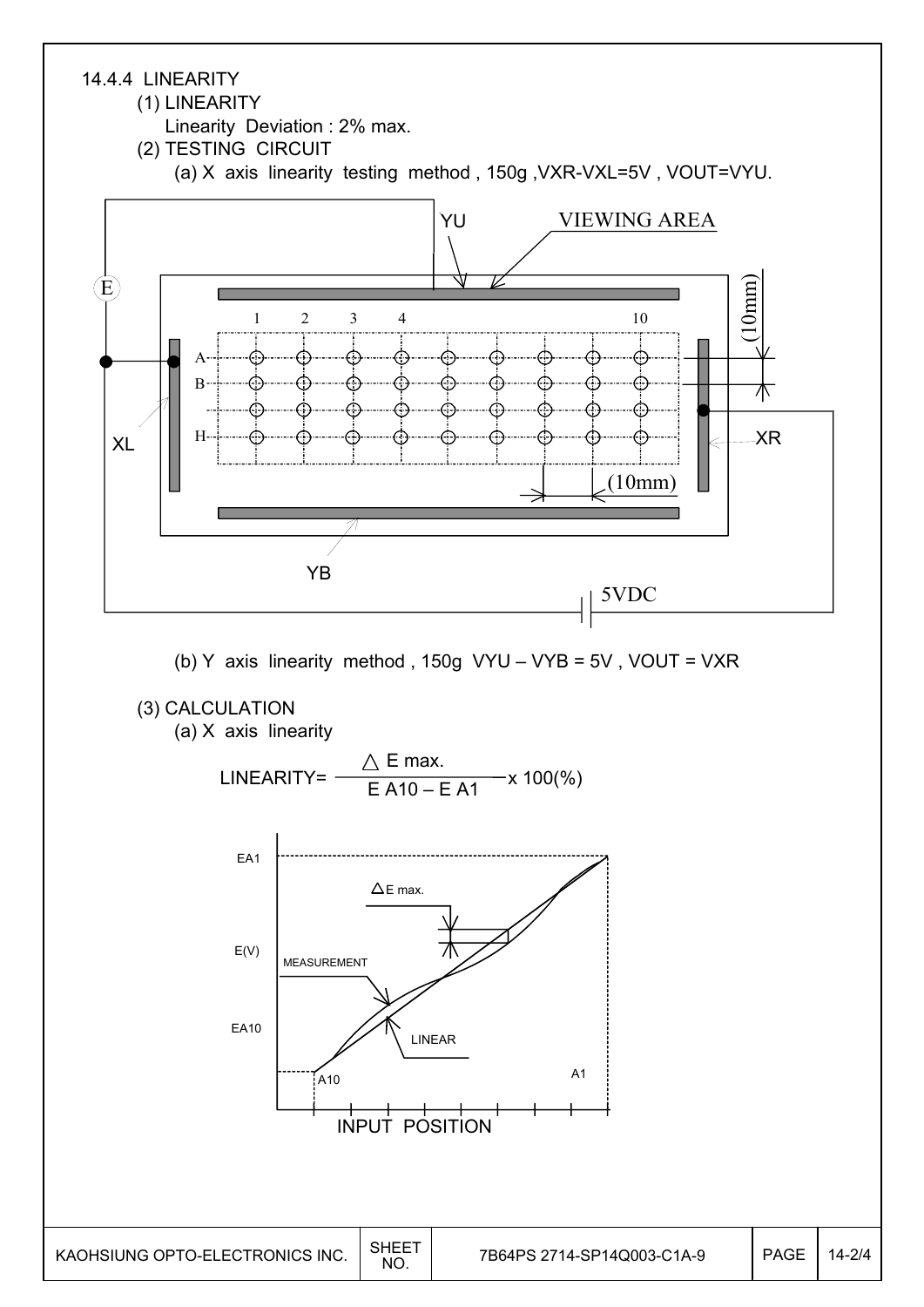### 14.5 ENVIRONMENTAL TESTING

| <b>ITEM</b>                 | <b>CONDITIONS</b>                                                                                                                                  | <b>CRITERIA</b>                                                        |  |
|-----------------------------|----------------------------------------------------------------------------------------------------------------------------------------------------|------------------------------------------------------------------------|--|
| High Temperature<br>Storage | l60℃ : 120h & 25℃: 24h                                                                                                                             |                                                                        |  |
| Low Temperature<br>Storage  | -20℃:120h & 25℃:24h                                                                                                                                |                                                                        |  |
| Temperature<br>Cycle        | $-20^{\circ}$ C $\longleftrightarrow$ 70 $^{\circ}$ C : 10 Cycles within<br>$(60)$ $(30)$ : minutes & 25°C<br>(30)<br>: 24h (Without Condensation) | After testing must to<br>meet the specifications<br>of the electrical. |  |
| Humidity Storage            | 60°C , 90%RH. 120h<br>150g, R8, HS40 Silicon Rubber                                                                                                | mechanical & optical<br>characteristics.                               |  |
| Durability for<br>Keystroke | (Speed: 330mm/sec)<br>: 1000000 Activations                                                                                                        |                                                                        |  |

### 14.6 APPEARANCE SPECIFICATION

I

I

 $\overline{\phantom{a}}$ 

| No. | <b>ITEM</b>                               | <b>CRITERIA</b>           |                              | A              | B                               |          |  |
|-----|-------------------------------------------|---------------------------|------------------------------|----------------|---------------------------------|----------|--|
|     |                                           | <b>FILAMENTOUS</b>        |                              |                |                                 |          |  |
|     | <b>Hair Flaws</b>                         | Length<br>L/mm)           | Width<br>W/mm)               |                | Maximum<br>number<br>acceptable | $\Omega$ |  |
|     |                                           | $L \leq 12$               |                              | $W \le 0.05$   | ignore                          |          |  |
|     |                                           | $L \leq 5$                | $0.05\!<\!W\!\leq\!0.1$<br>3 |                |                                 |          |  |
|     |                                           | L > 2                     |                              | 0.1 < W        | None                            |          |  |
| Τ   | Dot-shaped                                | Average diameter<br>D(mm) |                              |                | Maximum number<br>acceptable    |          |  |
|     | Impurities                                | $D \le 0.1$               |                              |                | ignore                          |          |  |
| P   |                                           |                           | $0.1 < D \le 0.3$            |                | 5                               |          |  |
|     |                                           | 0.3 < D                   |                              |                | None                            |          |  |
|     |                                           |                           |                              | Filamentous    |                                 |          |  |
|     | Length<br>L/mm)<br>Scratch<br>$L \leq 12$ |                           |                              | Width<br>W/mm) | Maximum<br>number<br>acceptable | $\circ$  |  |
|     |                                           |                           |                              | $W \le 0.05$   | ignore                          |          |  |
|     |                                           | $L \leq 12$               | $0.05\!<\!W\!\leq\!0.1$      |                | 5                               |          |  |
|     |                                           | L > 12                    |                              | 0.1 < W        | None                            |          |  |